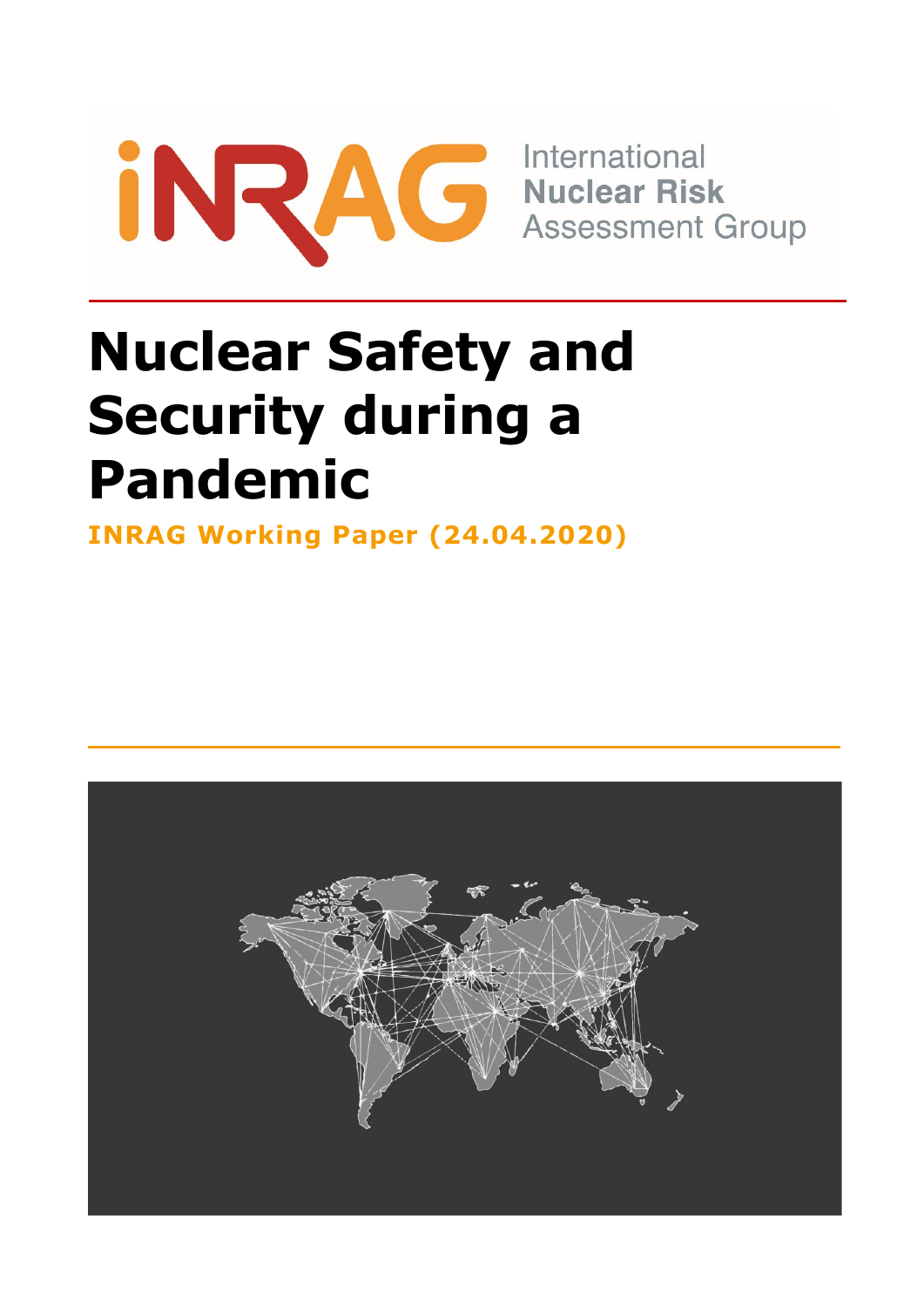Christoph Pistner Stephen Thomas M.V. Ramana

Paul Dorfman Klaus Gufler Greg Jaczko Wolfgang Kromp Helga Kromp-Kolb Mycle Schneider Petra Seibert Ilse Tweer

© 2020 INRAG | International Nuclear Risk Assessment Group

All rights reserved.

Tel: +43 (1) 47654 81821 Mail: info@inrag.org

INRAG Office Institute of Safety/Security and Risk Sciences (ISR) University of Natural Resources and Life Sciences, Vienna (BOKU) Peter-Jordan-Straße 76/I, 1190 Vienna, AUSTRIA

ZVR: 173 253 9393

Frontcover illustration: Designed by Freepik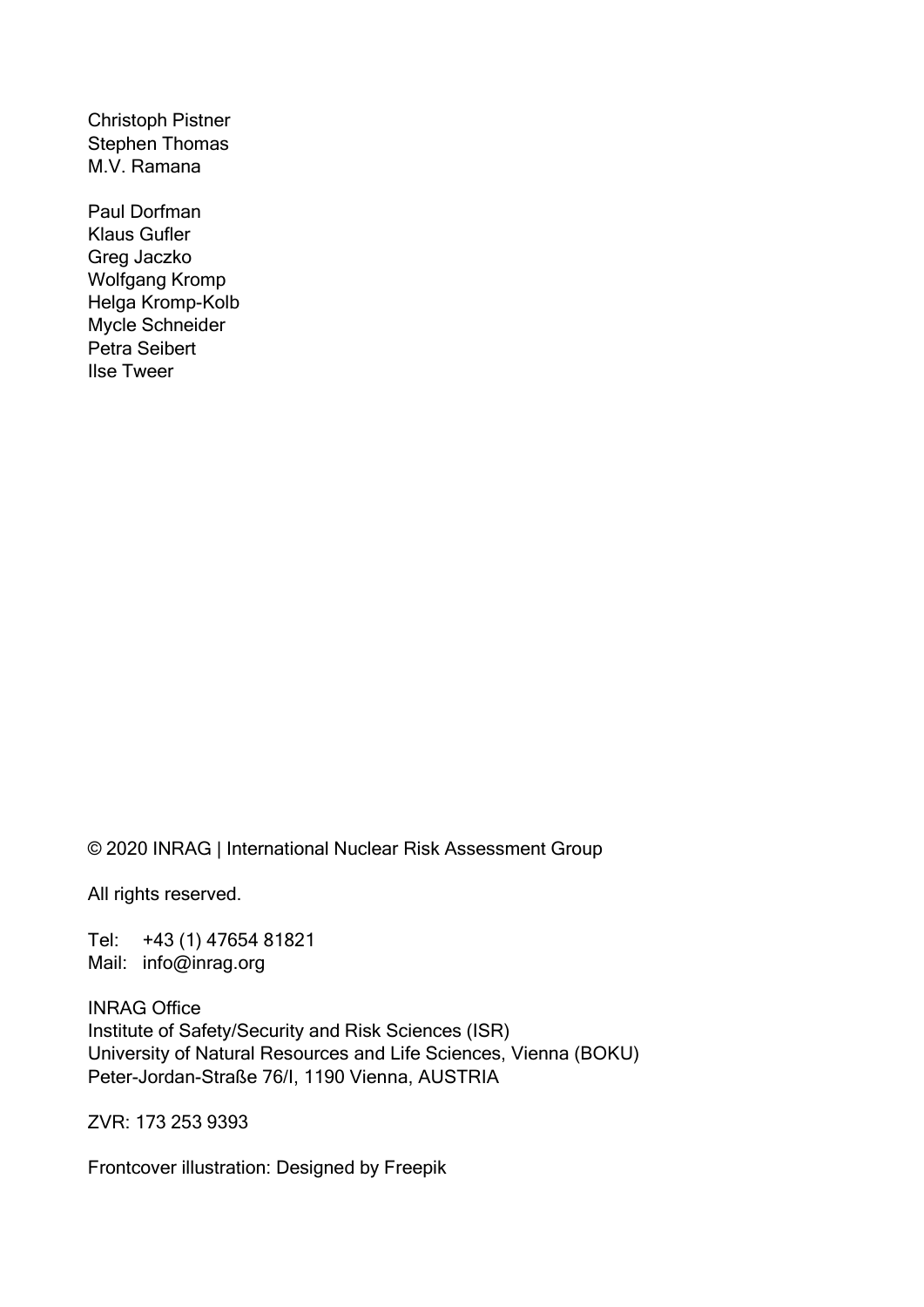# 1. Introduction

The Covid-19 pandemic has impacted not just human health worldwide but also operations at many nuclear facilities. This could pose a challenge to safe and secure operations at these facilities and increase the risk of severe accidents. Should there be a severe accident, such as those at Chernobyl and Fukushima, the impact would be doubly devastating. In addition to the radiological contamination that would result from the accident, there would also be difficult challenges involved in evacuating large populations from the most contaminated zones, which is the usual way by which radiation doses have been lowered in the aftermath of previous accidents.

In response to industry pressure to maintain normal output during the Covid-19 pandemic, nuclear regulators are relaxing requirements in many areas including maintenance, inspection and work-time limitations. Our concern is that these changes might adversely affect safety margins at nuclear facilities. Ostensibly, these actions are intended to comply with social distancing recommendations from public health authorities for both plant personnel and regulatory staff. For example, in many cases, maintenance work is being delayed in order to avoid large numbers of workers crowding the sites. Unfortunately, no regulatory body has provided a current, transparent framework to justify these decisions. In the Unites States, for example, a licensee could request an extension justified by application of risk principles. Yet it is clear that a comprehensive assessment of the risk of greater exposure to workers and the impact on power availability is not feasible. That raises questions about the basis for deciding which activities may be safely deferred. While the pandemic continues, regulators should provide greater information about the factors used to decide whether deferring any activity is acceptable. In the long term, regulators should develop a comprehensive framework setting out the principles for determining what actions can be deferred in a pandemic.

This INRAG working paper assesses the principal impacts of the pandemic on nuclear safety and security. It provides an overview of country specific reactions and draws preliminary conclusions about the safety and security of nuclear facilities worldwide. While all kinds of nuclear facilities may be impacted, the following discussion will focus on operating Nuclear Power Plants (NPPs). Sites with permanently closed plants, construction sites and other facilities can and in some cases have already been dealt with at relatively short notice, in cases where there has been significant infection in the plant region. Some safety critical facilities like reprocessing plants have already been shut down temporarily; this is the case, for example, at the Sellafield site in the United Kingdom. [1](#page-2-0)

The current analysis further focuses on the near-term effects of the pandemic. Other possible impacts on safety and security in the longer term might stem from the severe consequence on the economies of different countries. These possible impacts will have to be assessed at a later date.

# 2. Impacts of a pandemic on the safety and security of nuclear facilities

A pandemic has no direct effect on technological systems like NPPs. It threatens human health. However, due to the dependency of nuclear facilities on highly skilled workers, a functioning regulatory environment and emergency services in cases of accidents, the pandemic itself and the measures taken to limit its propagation may threaten the safe and secure operation especially of NPPs, primarily due to personnel getting sick, having to stay in quarantine, or via restricted working conditions.

<span id="page-2-0"></span><sup>1</sup> <https://www.bbc.com/news/uk-england-cumbria-51951984>, 23.04.20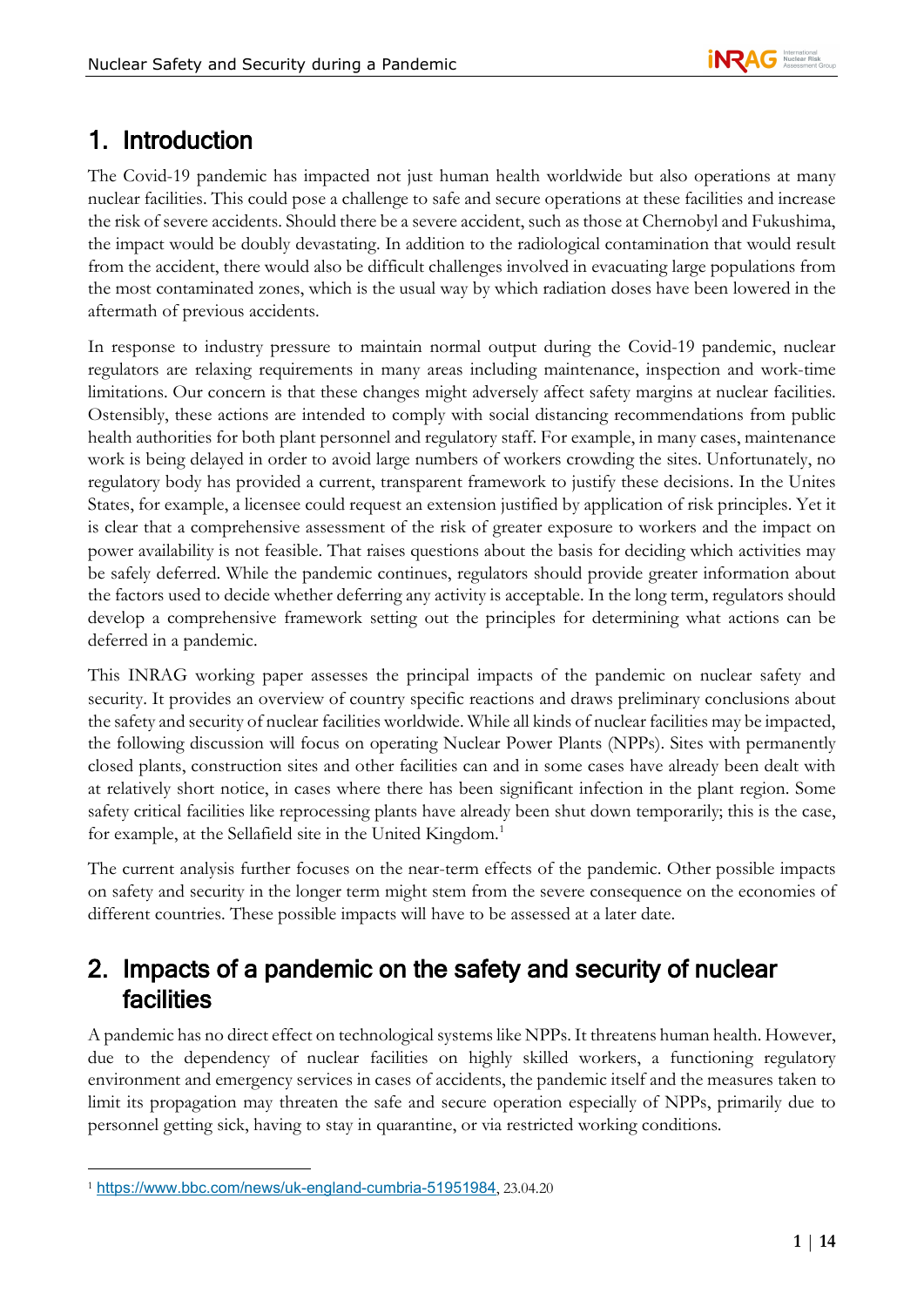While NPPs have to consider various kinds of internal and external events,<sup>[2](#page-3-0)</sup> up to now, there are no binding international regulations in place on how nuclear facilities have to prepare for cases of a pandemic. Although general aspects of industrial safety management at nuclear facilities are discussed in the International Atomic Energy Agency (IAEA) Industrial Safety Guidelines for Nuclear Facilities, [3](#page-3-1) the publication does not specifically describe programmes directed at pandemic planning. However, the IAEA's safety standards require that staffing levels be adequate to operate and shut down a reactor and maintain safety during the shutdown process. According to the Head of the IAEA's Operational Safety Section, this requires that "a core group of staff... be identified for operating the reactor safely".<sup>[4](#page-3-2)</sup>

There are similar domestic level regulations too. All European countries with operating nuclear power plants have regulatory requirements concerning the safe operation of NPPs, including specifications for the minimum staff required at the sites. It is the responsibility of the national regulatory bodies to ensure the compliance with these requirements by the operators.<sup>5</sup>

The following discusses some consequences of the pandemic, and measures taken internationally to restrict its impact on the safety and security of nuclear facilities.

## 2.1. Workforce

As discussed above, a minimum number of personnel is required for safe operations. The categories of personnel that would be critical to the safe and secure operation of a nuclear plant are:

- personnel in the control room;
- personnel to perform operational tasks;
- security personnel;
- personnel involved in radiation protection;
- emergency response functions (some might be offsite, but some plants have internal personnel, for example, fire brigades)

Numbers in each of these categories vary from country to country and from reactor to reactor. Typically, there are more than this minimum number of people on each shift and there exist reserve shifts to take account of illness and leave during normal operation.

While all of these workers have to be qualified, and most of them have to be quite specialised, control room personnel are particularly specialised and need specific expertise and official licenses to be allowed to work at an NPP. Such personnel cannot be replaced easily or at short notice. Other on-site workers, such as security personnel, need background checks and, again, might not be easily replaceable at short notice.

<span id="page-3-0"></span><sup>&</sup>lt;sup>2</sup> See for example IAEA NS-G-1.5, [https://www-pub.iaea.org/MTCD/Publications/PDF/Pub1159\\_web.pdf](https://www-pub.iaea.org/MTCD/Publications/PDF/Pub1159_web.pdf), NG-G-3.1, [https://www-pub.iaea.org/MTCD/Publications/PDF/Pub1126\\_scr.pdf](https://www-pub.iaea.org/MTCD/Publications/PDF/Pub1126_scr.pdf).

<span id="page-3-1"></span><sup>3</sup> [https://www-pub.iaea.org/MTCD/Publications/PDF/PUB1774\\_web.pdf](https://www-pub.iaea.org/MTCD/Publications/PDF/PUB1774_web.pdf), 2018

<span id="page-3-2"></span><sup>4</sup> [https://www.iaea.org/newscenter/news/iaea-steps-up-support-for-nuclear-facility-operators-during-covid-19](https://www.iaea.org/newscenter/news/iaea-steps-up-support-for-nuclear-facility-operators-during-covid-19-crisis) [crisis](https://www.iaea.org/newscenter/news/iaea-steps-up-support-for-nuclear-facility-operators-during-covid-19-crisis), 08.04.2020

<span id="page-3-3"></span><sup>5</sup> <https://www.bmu.de/meldung/gewaehrleistung-der-nuklearen-sicherheit-waehrend-der-corona-krise/>, 27.03.2020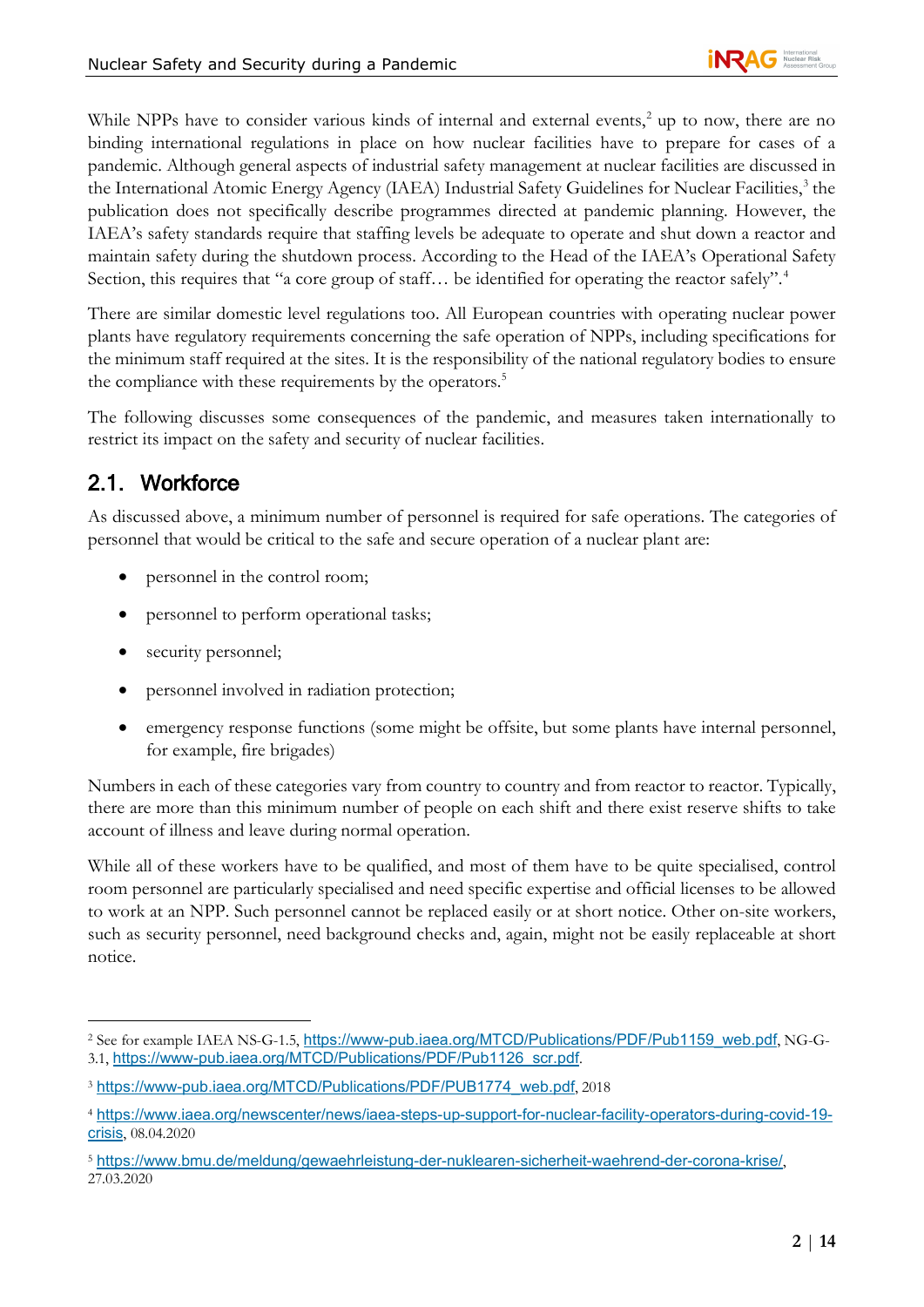Most countries have regulatory requirements that specify the minimum number of on-site personnel for safe operation. Ideally, when such requirements can no longer be met, the plant must be shut down. Shutting down significantly reduces the required number of personnel, but still some safety related operations, such as essential reactor core cooling and spent fuel storage must be ensured for longer time periods.

Working condition for the staff at an NPP might also be regulated. Typically, there are restrictions with respect to the maximum number of daily and weekly working hours. While these restrictions can be relaxed to a certain degree and for a limited period, the safe operation of an NPP substantially depends on well-rested, alert, and focused personnel in order to avoid human error.

Plant owners have already taken numerous measures to ensure the availability of their workforce. Examples are discussed in the country specific sections below. Countries like France with lots of largely similar reactors will be able to exchange or complement resources between different sites to ensure the reactors that stay in operation are properly staffed. Small countries with no more than a handful of reactors, even if strongly dependent on nuclear energy (e.g. Armenia, Slovenia, Slovakia), may well have to shut down a plant if required staffing levels cannot be achieved. Of course, if the pandemic continues to spread, finding adequate numbers of trained operators could be a challenge even for countries like France.

#### 2.2. Regulatory oversight

During normal operation and especially during outages, the regulatory body carries out inspections of systems, structures and components in an NPP. These require personnel from the regulatory body or its technical support organizations to visit the plant and perform inspections together with personnel of the operator.

Due to forced or preventive working restrictions arising from the pandemic, fewer or no personnel from the regulatory body may be on site, thus necessitating safety checks to be performed either based on documentation provided by the operator or postponing them altogether.

#### 2.3. Planned Outages

Every 12 to 24 months, most nuclear power plants must be shut down for refuelling. During this planned outage, necessary safety checks and maintenance operations take place. Therefore, the workforce located at the plant increases considerably and somewhere between several hundred to a few thousand workers have to be on site. The additional workforce could be either local technicians or specialists from vendor companies travelling from plant to plant or even country to country to take part in the shutdown operations.

The numbers of reactors undergoing such outages could be considerable in countries with large nuclear fleets. For example, in the United States, 32 units are planned to be refuelled in spring 2020, and a total of 5[6](#page-4-0) units this year.<sup>6</sup>

One way to deal with the risk of the pandemic spreading is to postpone all these activities and shut down until the Covid-19 peak passes. Some countries, such as Germany, allow for delaying refuelling for a

<span id="page-4-0"></span><sup>6</sup> [https://www.utilitydive.com/news/coronavirus-could-disrupt-normal-refueling-practices-for-nuclear](https://www.utilitydive.com/news/coronavirus-could-disrupt-normal-refueling-practices-for-nuclear-facilities/574920/)[facilities/574920/](https://www.utilitydive.com/news/coronavirus-could-disrupt-normal-refueling-practices-for-nuclear-facilities/574920/), 26.03.2020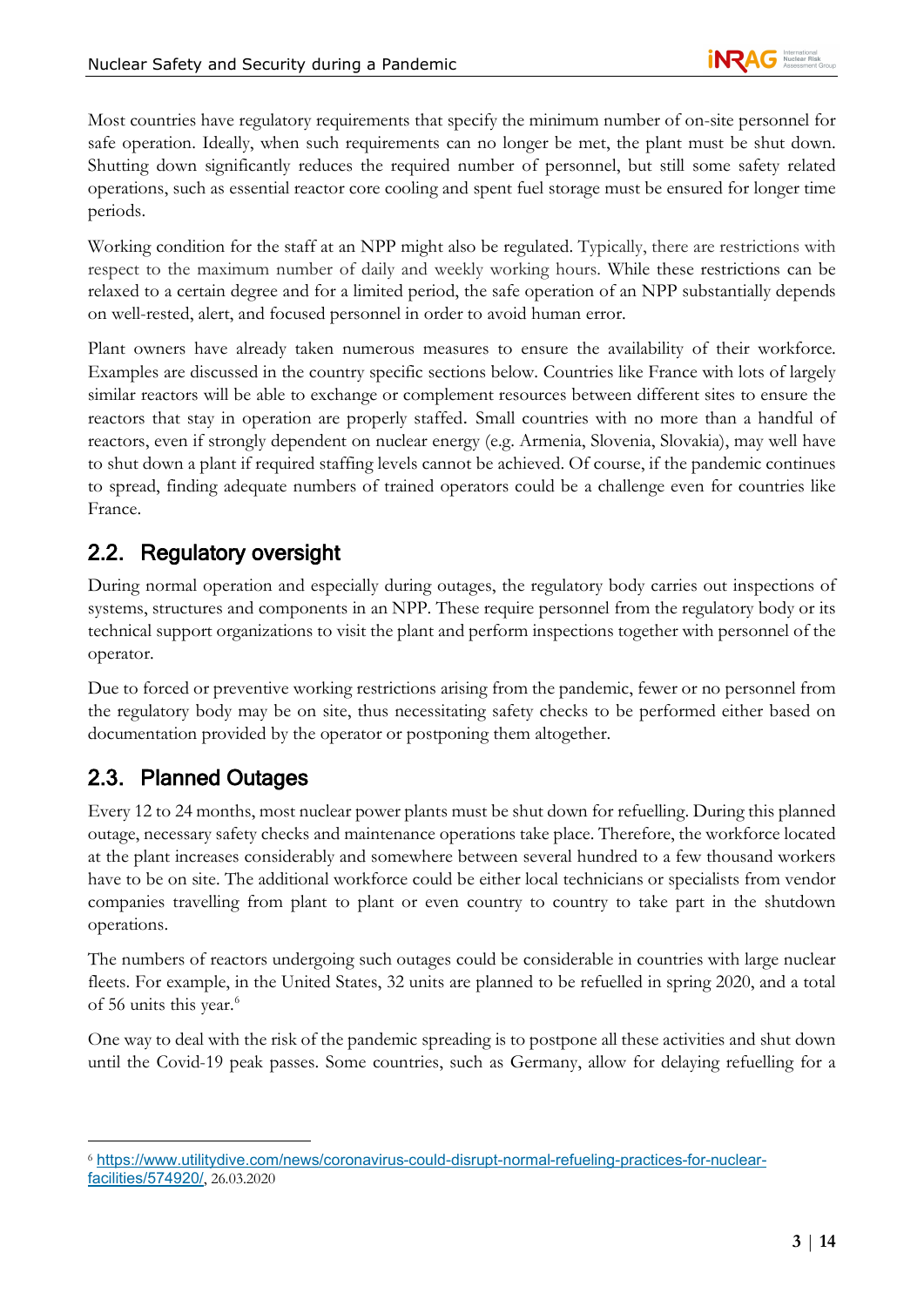couple of months by lowering the power output of the reactor. Delayed outages do also mean that safetyimportant maintenance and necessary periodic inspections must take place at a later time.

Another possibility is to reduce the staffing density and have fewer workers on site. This would result in the refuelling, safety checks and other maintenance work taking longer to carry out. A lengthened refuelling period should not impact the safety of the plant, but it would mean that the NPP will not be generating electricity during that period.

In case refuelling is necessary for continued operation, shorter shutdowns just for refuelling may be considered in order to avoid the need for large workforces onsite. Again, this would lead to a postponement of necessary safety checks and refurbishments. While the required frequency of periodic inspections has some flexibility with respect to operational needs, large-scale postponements of required inspections and maintenance activities will decrease the safety level of a plant, until all work has been caught up with.

#### 2.4. Spare parts and materials

The ability to obtain qualified replacement and spare parts for safety related components is of primary concern for the safety of nuclear installations.<sup>[7](#page-5-0)</sup> With utility deregulation and the need to emphasize cost efficiencies, many utilities reduced their spare parts inventories, which, because of a high degree of risk-aversion, formerly involved large volumes of expensive, relatively infrequently required parts.<sup>[8](#page-5-1)</sup>

Given the mean age of the reactor park of more than thirty years, a considerable number of systems and pieces of equipment must be replaced to take account of aging or the need for safety upgrades.<sup>[9](#page-5-2)</sup> Regular maintenance, upgrades and procurement solutions are vital to sustain safe and reliable operation of the existing nuclear fleet.<sup>[10](#page-5-3)</sup>

All supply chains could be potentially affected.<sup>[11](#page-5-4)</sup> The present COVID-19 crisis reduces not only personnel in the nuclear facilities but also in component supply chains. Supply chains are subjected to Macro risks including diseases, in this case "COVID-19 shock to supply chains".<sup>[12](#page-5-5)</sup> While regulated utilities are mandated to have access to adequate supplies of critical parts, components, equipment and materials for emergencies, utilities might now encounter shortages due to constrained production of supplies produced in countries highly affected by COVID-19.<sup>[13](#page-5-6)</sup> Thus, there is a risk that parts essential for safety are not available in a timely manner. Combined with delays to inspections, this could become critical. Although not officially documented, the situation might be exacerbated by financial difficulties suppliers are facing as a consequence of the decline in orders resulting from delays in maintenance work at nuclear installations.

<span id="page-5-0"></span><sup>7</sup> <https://www.westinghousenuclear.com/operating-plants/nuclear-parts-operations/obsolete-parts>

<sup>8</sup> <https://core.ac.uk/download/pdf/12207961.pdf>

<span id="page-5-2"></span><span id="page-5-1"></span>[https://energiforskmedia.blob.core.windows.net/media/21590/replacing-obsolete-nuclear-instrumentation](https://energiforskmedia.blob.core.windows.net/media/21590/replacing-obsolete-nuclear-instrumentation-and-control-equipment-energiforskrapport-2016-307.pdf)[and-control-equipment-energiforskrapport-2016-307.pdf](https://energiforskmedia.blob.core.windows.net/media/21590/replacing-obsolete-nuclear-instrumentation-and-control-equipment-energiforskrapport-2016-307.pdf)

<span id="page-5-3"></span><sup>10</sup> <https://www.power-eng.com/2013/06/03/a-better-way-to-address-aging-and-obsolescence/>

<span id="page-5-4"></span><sup>11</sup> <https://industrie.de/arbeitswelt/auswirkungen-coronavirus-lieferketten/> 17.03.2020

<span id="page-5-5"></span><sup>12</sup> <https://www.pwc.com/us/en/library/covid-19/how-covid-19-is-impacting-power-and-utilities.html> 08.04.2020

<span id="page-5-6"></span><sup>13</sup> <https://www.pwc.com/us/en/library/covid-19/how-covid-19-is-impacting-power-and-utilities.html> 08.04.2020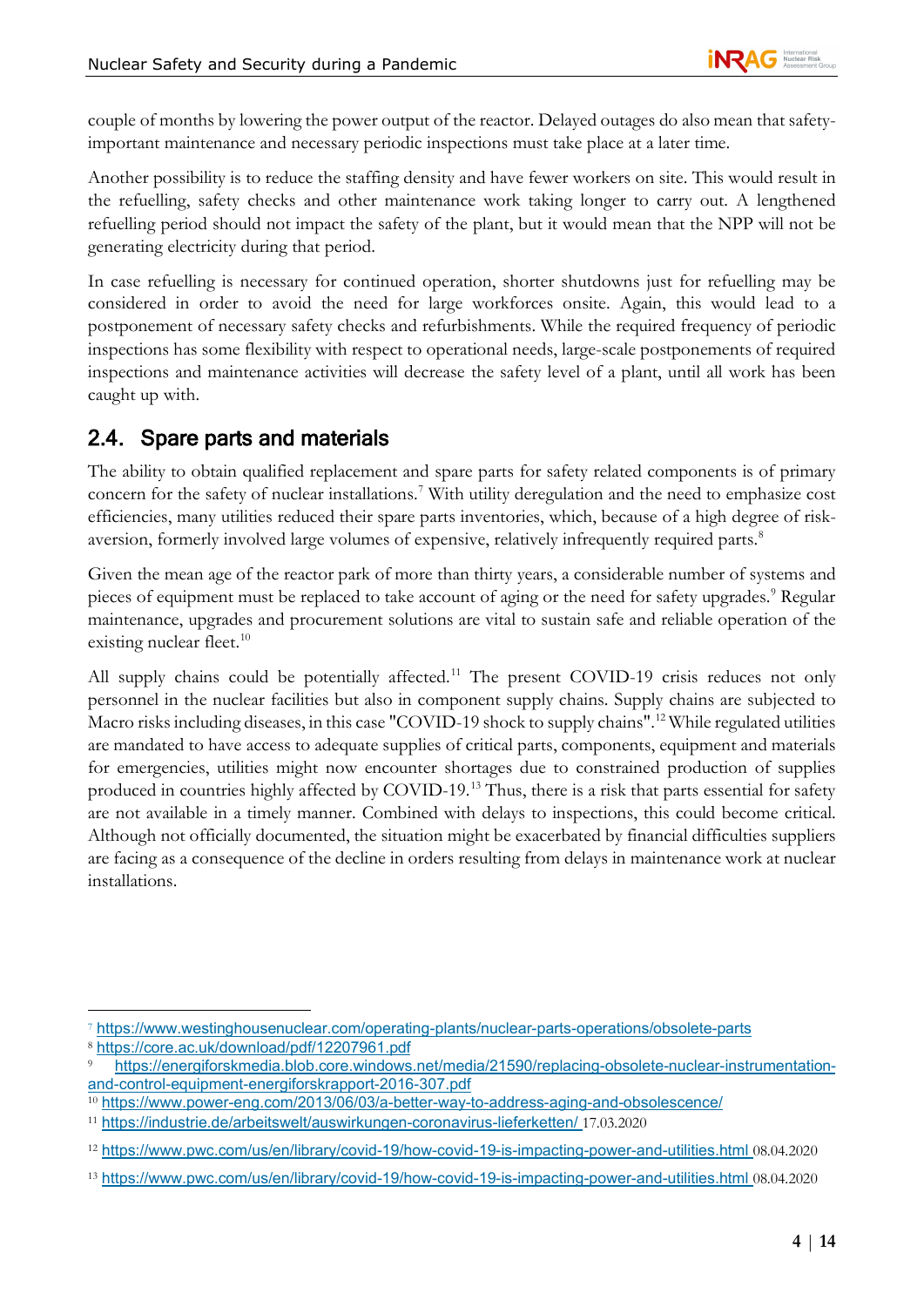#### 2.5. Nuclear emergencies

According to nuclear authorities around the world, they can still deal with nuclear emergencies. The IAEA recently announced that it had tested its own ability to provide assistance even in case of a nuclear emergency, arguing that the Agency needed "to be prepared for the possibility that nuclear and radiological emergencies resulting from a safety or security event could be accompanied by natural disasters, pandemics or other crises."[14](#page-6-0) But this is easier said than done. The challenges of dealing with a severe accident are considerable.

In the case of a severe accident, external emergency measures like an evacuation of local population may become necessary. While such emergency measures will be extremely demanding even under normal conditions, they may become even more strained at times such as at present when emergency services, hospitals and the whole medical system are already working under high pressure. In turn, the movement of large populations amidst a pandemic could well lead to further outbreaks. Ensuring social distancing at evacuation centres, for example, would not be possible under current plans. Thus, a severe accident happening during a pandemic may lead to much more serious consequences.

## 3. Response by operators and regulators

The IAEA lists special measures implemented by operators of nuclear facilities including: reduced staffing and telecommuting; social distancing; alternative ways of communicating with control room personnel; regular medical screenings of staff; sterilization of work areas and purchase by the operator of specific personal protective equipment; travel restrictions; self-isolation; restrictions on meetings; and even asking essential staff to live at the site temporarily[.15](#page-6-1) However, the pandemic presents a substantive challenge to the Agency, who also reports that although inspectors are meeting their current goals, travel restrictions, limited commercial flight availability and self-quarantine requirements are presenting severe logistical problems. Given uncertainty about the course of the pandemic, planning ahead can be done on only a tentative basis at best.<sup>16</sup>

According to the World Nuclear Association (WNA), plant operators are applying various measures to protect the health of their workers, including enhanced hygiene procedures, and staggered shifts and lunch breaks to enable social distancing. Companies have also introduced remote-working for staff who are able to carry out their duties to the required standard from home. The number of personnel whose presence on-site is not essential to the on-going operation of the plant has been reduced, further limiting the potential of the virus to spread.<sup>17</sup>

FORATOM, the European nuclear industry trade body, stated that European operators have implemented various measures to ensure worker's health including alternative working methods and

<span id="page-6-0"></span><sup>14</sup> [https://www.iaea.org/newscenter/news/preparing-to-assist-in-a-nuclear-or-radiological-emergency-under](https://www.iaea.org/newscenter/news/preparing-to-assist-in-a-nuclear-or-radiological-emergency-under-all-circumstances)[all-circumstances](https://www.iaea.org/newscenter/news/preparing-to-assist-in-a-nuclear-or-radiological-emergency-under-all-circumstances), 30.03.2020

<span id="page-6-1"></span><sup>15</sup> [https://www.iaea.org/newscenter/news/iaea-steps-up-support-for-nuclear-facility-operators-during-covid-](https://www.iaea.org/newscenter/news/iaea-steps-up-support-for-nuclear-facility-operators-during-covid-19-crisis)[19-crisis](https://www.iaea.org/newscenter/news/iaea-steps-up-support-for-nuclear-facility-operators-during-covid-19-crisis), 08.04.2020

<span id="page-6-2"></span><sup>16</sup> Nuclear intelligence Weekly (2020): IAEA: Daunting Challenges for Safeguards Inspectors, NIS, Vol. 14, No. 14, April 3, 2020: www.energyintel.com

<span id="page-6-3"></span><sup>17</sup> [https://www.world-nuclear-news.org/Articles/Message-Nuclear-power-in-the-fight-against-](https://www.world-nuclear-news.org/Articles/Message-Nuclear-power-in-the-fight-against-COVID19?feed=feed)[COVID19?feed=feed](https://www.world-nuclear-news.org/Articles/Message-Nuclear-power-in-the-fight-against-COVID19?feed=feed), 27.03.2020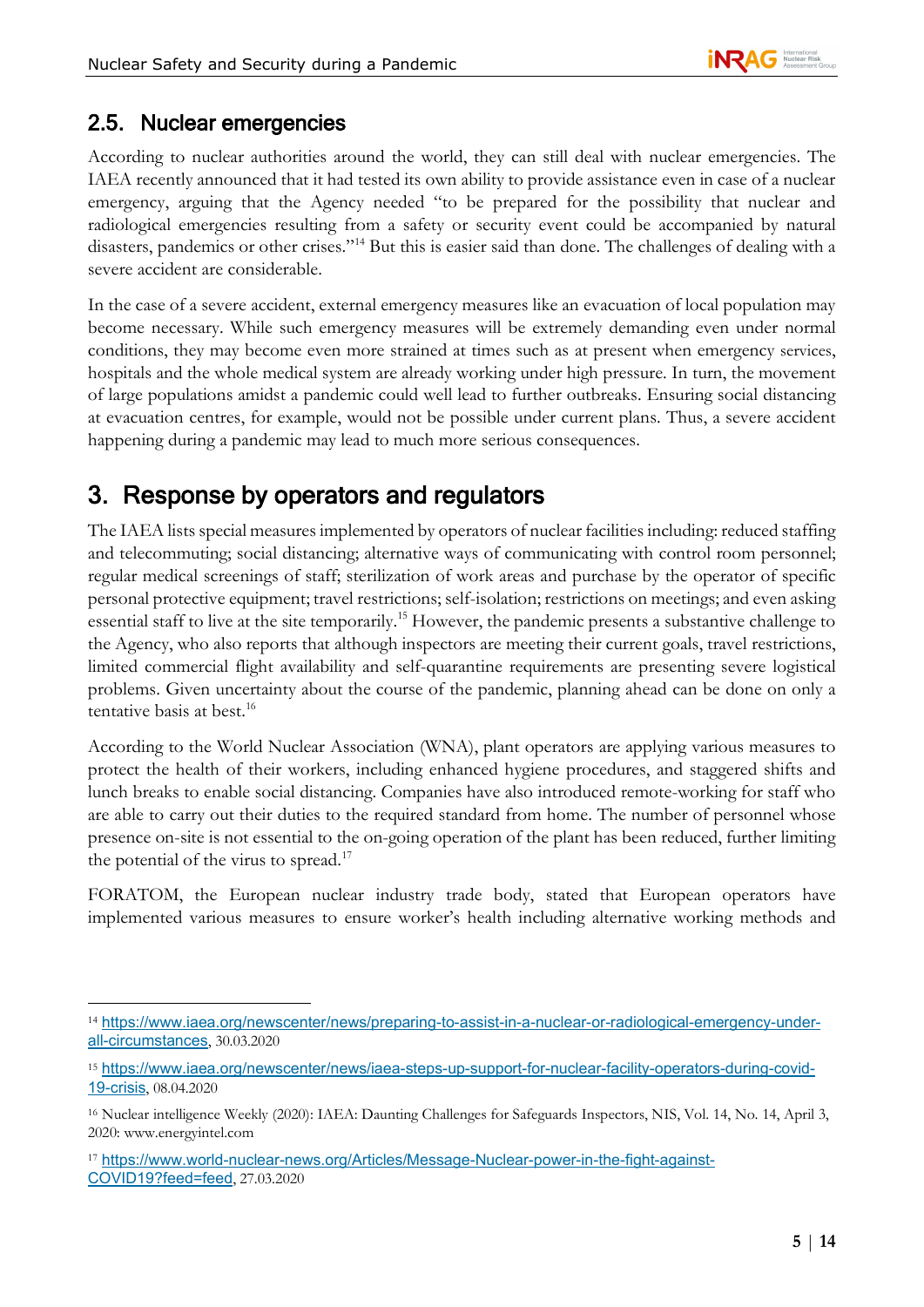limiting the number of workers, that operations were halted at some facilities and that maintenance continues as long as all conditions for ensuring the safety of employees are met.<sup>[18](#page-7-0)</sup>

In response to industry pressure to maintain normal output during the Covid-19 pandemic, nuclear regulators are relaxing requirements in many areas including maintenance, inspection and work-time limitations. Ostensibly, these actions are intended to comply with social distancing recommendations from public health authorities for both plant personnel and regulatory staff. Unfortunately, no regulatory body has provided a current, transparent framework to justify these decisions. In the United States, for example, a licensee could request an extension using risk principles. Yet it is clear that a comprehensive assessment of the risk of greater exposure to workers and the impact on power availability is not feasible. This raises questions about the basis for deciding which activities may be safely deferred. While the pandemic continues, regulators should provide greater information about the factors used to decide whether any deferred activity is acceptable. In the long term, regulators should develop a comprehensive framework for determining what actions may be deferred in a pandemic.

#### 3.1. Canada

Planned upgrade work on the Ontario Power Generation (OPG) Darlington Nuclear Generating Station's Unit 3 has been postponed. Work to enhance the safety of the plant in the context of the station's plant life extension was scheduled to start in May 2020 but is now postponed to a later date,<sup>[19](#page-7-1)</sup> "to help ensure stable electricity supplies during the Covid-19 pandemic", according to the WNA $^{20}$  $^{20}$  $^{20}$ . Since the plant remains on-line, the question of continued safe operation remains potentially unresolved.

The Canadian Nuclear Safety Commission (CNSC) requires all NPP operators to develop and implement business continuity plans to ensure their facilities continue to operate safely at all times. Some CNSC staff have been ordered to stay at home, while critical staff continue to work to ensure effective regulatory oversight, prioritizing their work to focus on the needs of those providing essential services, like nuclear power plants. CNSC's inspectors continue to have access to licensed facilities as needed to respond to safety issues.<sup>[21](#page-7-3)</sup>

OPG has scaled back the number of staff at the local generating stations but has not planned to shut down any of its reactors; indeed, its CEO has argued for continued operations of nuclear plants: "We have a unique role to play in making our way through this pandemic. It's very important we continue to operate; it underpins long-term care facilities, hospitals, grocery stores and every essential service".[22](#page-7-4) Further, one of the units of the Darlington nuclear power plant has just completed refurbishment and reached first criticality on 14 April 2020.<sup>[23](#page-7-5)</sup>

<span id="page-7-0"></span><sup>18</sup> <https://www.foratom.org/media/covid-19/>, last viewed 11.04.2020

<span id="page-7-1"></span><sup>19</sup> <https://www.power-technology.com/features/impact-covid-19-power-sector/>, 27.03.2020

<span id="page-7-2"></span><sup>&</sup>lt;sup>20</sup> <https://world-nuclear-news.org/Articles/First-refurbished-Darlington-unit-starts-up>, 14 April 2020, accessed 16 April 2020.

<span id="page-7-3"></span><sup>21</sup> [https://www.nuclearsafety.gc.ca/eng/resources/emergency-management-and-safety/pandemic](https://www.nuclearsafety.gc.ca/eng/resources/emergency-management-and-safety/pandemic-preparedness.cfm)[preparedness.cfm](https://www.nuclearsafety.gc.ca/eng/resources/emergency-management-and-safety/pandemic-preparedness.cfm), last updated 07.04.2020

<span id="page-7-4"></span><sup>22</sup> [https://www.durhamregion.com/news-story/9917304-lights-on-masks-up-opg-darlington-and-pickering](https://www.durhamregion.com/news-story/9917304-lights-on-masks-up-opg-darlington-and-pickering-step-up-during-coronavirus/)[step-up-during-coronavirus/](https://www.durhamregion.com/news-story/9917304-lights-on-masks-up-opg-darlington-and-pickering-step-up-during-coronavirus/), 28.03.2020

<span id="page-7-5"></span><sup>23</sup> <https://world-nuclear-news.org/Articles/First-refurbished-Darlington-unit-starts-up>, 14.04.2020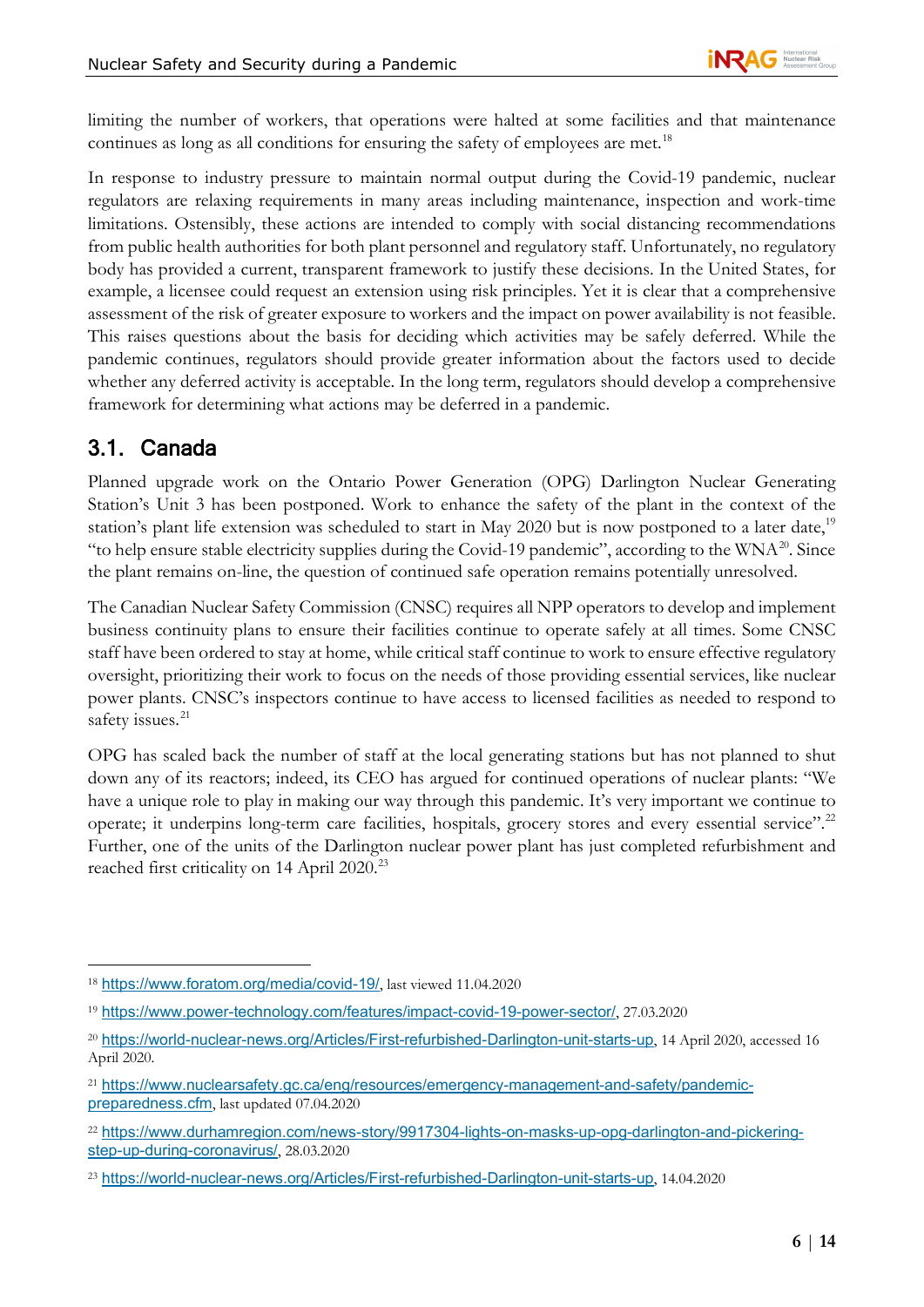#### 3.2. Finland

At the Olkiluoto NPP unit 3 currently under construction in Finland, first fuel loading into the reactor was planned for June 2020. This schedule has been postponed. The operator, Teollisuuden Voima Oyj, has applied on April 8, 2020 for a permit to load fuel, but estimates that it will take a few months to obtain the permit.<sup>24</sup>

The Finnish Radiation and Nuclear Safety Authority (STUK) believes that nuclear power plants have prepared adequately for the risks and can be operated safely. STUK, however, announced that on-site inspections will "only be carried out at sites which are the most significant for safety, and the health authorities' guidelines on avoiding close contact will be taken into account in the inspection arrangements".<sup>[25](#page-8-1)</sup> It is not clear whether the sites being inspected include all operating reactors or if some operating reactors are deemed not significant for safety.

#### 3.3. France

The pandemic has had major impacts on France's nuclear workforce. It is reported that of 22,500 employees of EDF's Nuclear Production Department 15,000 are on telework.[26](#page-8-2) On March 20, 2020, it was reported that EDF had "declined to comment about the level of absenteeism or the number of confirmed coronavirus infections among its staff" but had said that "its nuclear plants could operate for three months with a 25% reduction in staffing levels and for two to three weeks with 40% fewer staff."<sup>[27](#page-8-3)</sup>

According to the French Nuclear Safety Authority (ASN), various responses to Covid-19 have been taken: [28](#page-8-4)

- A large number of nuclear installations whose functioning is not vital for the continued activity of the country, operated in particular by the CEA, Orano or Andra, have been shut down and are maintained in safe state. Activities necessary for the functioning of the EDF nuclear power plants are nevertheless maintained;
- Examination work conducted by ASN in collaboration with its technical advisory body, the Institute for Radiological Protection and Nuclear Safety (IRSN), is continuing as normal. At the same time, on-site inspections are suspended, save when judged indispensable. On-site inspections are replaced by remote verifications, particularly concerning the examination of documents relating to day-to-day operation accompanied by audio-conferences with the licensee;
- As part of the post-Fukushima safety improvements, EDF is updating its on-site emergency plans (PUI) to integrate potential difficulties in gaining access to the sites, which could render full deployment of the local emergency response teams more complicated (progressive

24

<span id="page-8-2"></span><sup>26</sup> *Le Figaro*, 7 April 2020

<span id="page-8-0"></span>[https://www.tvo.fi/en/index/news/pressreleasesstockexchangereleases/2020/tvohassubmittedol3eprunitnucle](https://www.tvo.fi/en/index/news/pressreleasesstockexchangereleases/2020/tvohassubmittedol3eprunitnuclearfuelloadingpermissionapplication.html) [arfuelloadingpermissionapplication.html](https://www.tvo.fi/en/index/news/pressreleasesstockexchangereleases/2020/tvohassubmittedol3eprunitnuclearfuelloadingpermissionapplication.html), 08.04.2020

<span id="page-8-1"></span><sup>25</sup> <https://www.stuk.fi/web/en/-/the-radiation-and-nuclear-safety-authority-stuk-ensures-its-operations>, 20.03.2020

<span id="page-8-3"></span><sup>&</sup>lt;sup>27</sup> Reuters, 20 March 2020, [https://www.reuters.com/article/us-health-coronavirus-france-nuclear](https://www.reuters.com/article/us-health-coronavirus-france-nuclear-idUSKBN2172J1)[idUSKBN2172J1](https://www.reuters.com/article/us-health-coronavirus-france-nuclear-idUSKBN2172J1), accessed on 16 April 2020.

<span id="page-8-4"></span><sup>28</sup> [http://www.french-nuclear-safety.fr/Information/News-releases/Covid-19-epidemic-ASN-is-adapting-its](http://www.french-nuclear-safety.fr/Information/News-releases/Covid-19-epidemic-ASN-is-adapting-its-method-of-functioning-while-maintaining-its-rigour)[method-of-functioning-while-maintaining-its-rigour](http://www.french-nuclear-safety.fr/Information/News-releases/Covid-19-epidemic-ASN-is-adapting-its-method-of-functioning-while-maintaining-its-rigour), 27.03.2020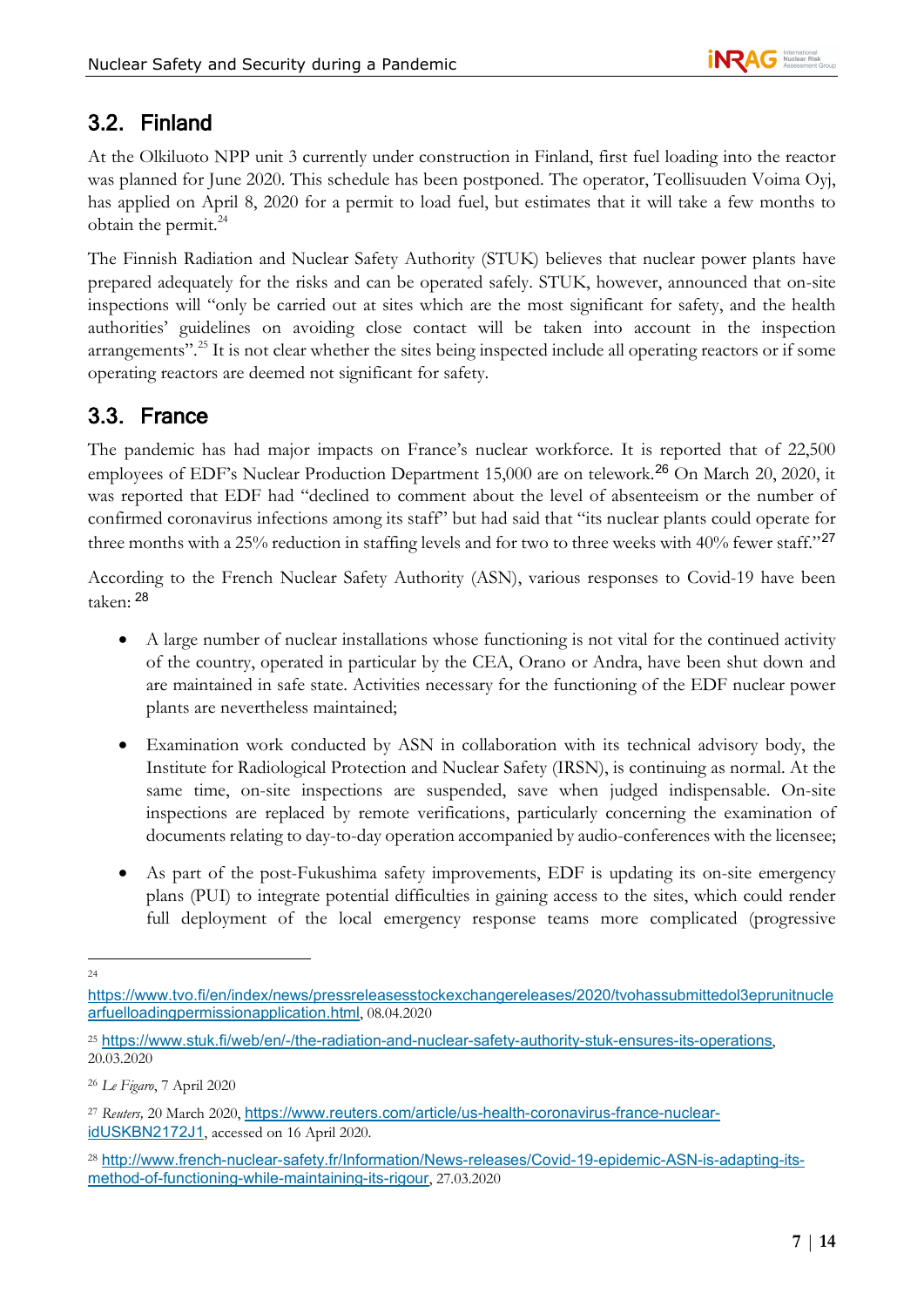deployment of the PUI). These changes in the PUI, examined by ASN with the assistance of IRSN, have been tested in hands-on situations during unannounced exercises which provided the opportunity to check that EDF is capable of managing an on-site emergency plan in highly degraded mode, should such a situation arise.

The documentation requested by the French regulator has been reduced to a minimum. ASN's Chief Inspector Christophe Quintin stated: "In general, we are requesting to see a great number of documents. Currently, we know that EDF's teams work in a just-in-time mode. Therefore, we are going to the essential."[29](#page-9-0)

On April 15, 2020, Orano announced the progressive restart of the UP3 reprocessing plant at La Hague.[30](#page-9-1) That increases the workforce on-site by about 200 in addition to the 1,000-1,200 essential workers that had remained of the usual 5,000 staff. Every worker entering the site will be given two chirurgical masks and social distancing measures are in place, according to Orano.[31](#page-9-2)

Coming to specific locations, work at the Flamanville site in France, where two reactors are in operation and one is under construction, has been impeded, and EDF reduced its staff level from 800 to 100 on the site. Only people in charge of safety and security remain on-site. The two operating reactors at the site have been in outage since January 2019 and September 2019 respectively with major maintenance, repair and upgrade work underway.[32](#page-9-3) Construction work at the third reactor at the site has been reduced. [33](#page-9-4)

With one unit in operation and another one in decennial outage, the Chooz NPP has reduced the number of workers on-site from 2,200 to 850.[34](#page-9-5)

The French grid operator RTE expects nuclear availability to stay 3.6 GW below the 2015 to 2019 average as well predicting a national drop in electricity demand.<sup>[35](#page-9-6)</sup>

#### 3.4. Germany

According to the Federal Ministry for Environment, Nature Conservation and Nuclear Safety (BMU) nuclear oversight by the responsible ministries continues to the extent necessary. German operators of NPPs have pandemic plans in operation, which are adapted to the development of the pandemic in Germany. These include, for example, enhanced hygiene measures, stricter access control to the plant to identify possible infected personnel and rearrangement of working procedures to reduce working contacts to the minimum necessary.<sup>36</sup>

<span id="page-9-0"></span><sup>29</sup> *Le Figaro*, 7 April 2020

<span id="page-9-1"></span><sup>30</sup> The site has two large reprocessing plants, UP2-800 and UP3.

<span id="page-9-2"></span><sup>31</sup> *AliExpress,* 13 April 2020

<span id="page-9-3"></span><sup>32</sup> [https://www.lepoint.fr/societe/nucleaire-le-redemarrage-de-flamanville-a-nouveau-repousse-03-03-2020-](https://www.lepoint.fr/societe/nucleaire-le-redemarrage-de-flamanville-a-nouveau-repousse-03-03-2020-2365495_23.php) [2365495\\_23.php](https://www.lepoint.fr/societe/nucleaire-le-redemarrage-de-flamanville-a-nouveau-repousse-03-03-2020-2365495_23.php), 23.04.2020

<span id="page-9-4"></span><sup>33</sup> [https://www.reuters.com/article/us-health-coronavirus-france-nuclear/frances-edf-to-reduce-flamanville](https://www.reuters.com/article/us-health-coronavirus-france-nuclear/frances-edf-to-reduce-flamanville-nuclear-plant-staffing-over-virus-idUSKBN21322Q)[nuclear-plant-staffing-over-virus-idUSKBN21322Q](https://www.reuters.com/article/us-health-coronavirus-france-nuclear/frances-edf-to-reduce-flamanville-nuclear-plant-staffing-over-virus-idUSKBN21322Q), 16.03.2020

<span id="page-9-5"></span><sup>34</sup> *L'Union,* 15 April 2020

<span id="page-9-6"></span><sup>35</sup> <https://www.power-technology.com/features/impact-covid-19-power-sector/>, 17.03.2020

<span id="page-9-7"></span><sup>36</sup> <https://www.bmu.de/meldung/gewaehrleistung-der-nuklearen-sicherheit-waehrend-der-corona-krise/>, 27.03.2020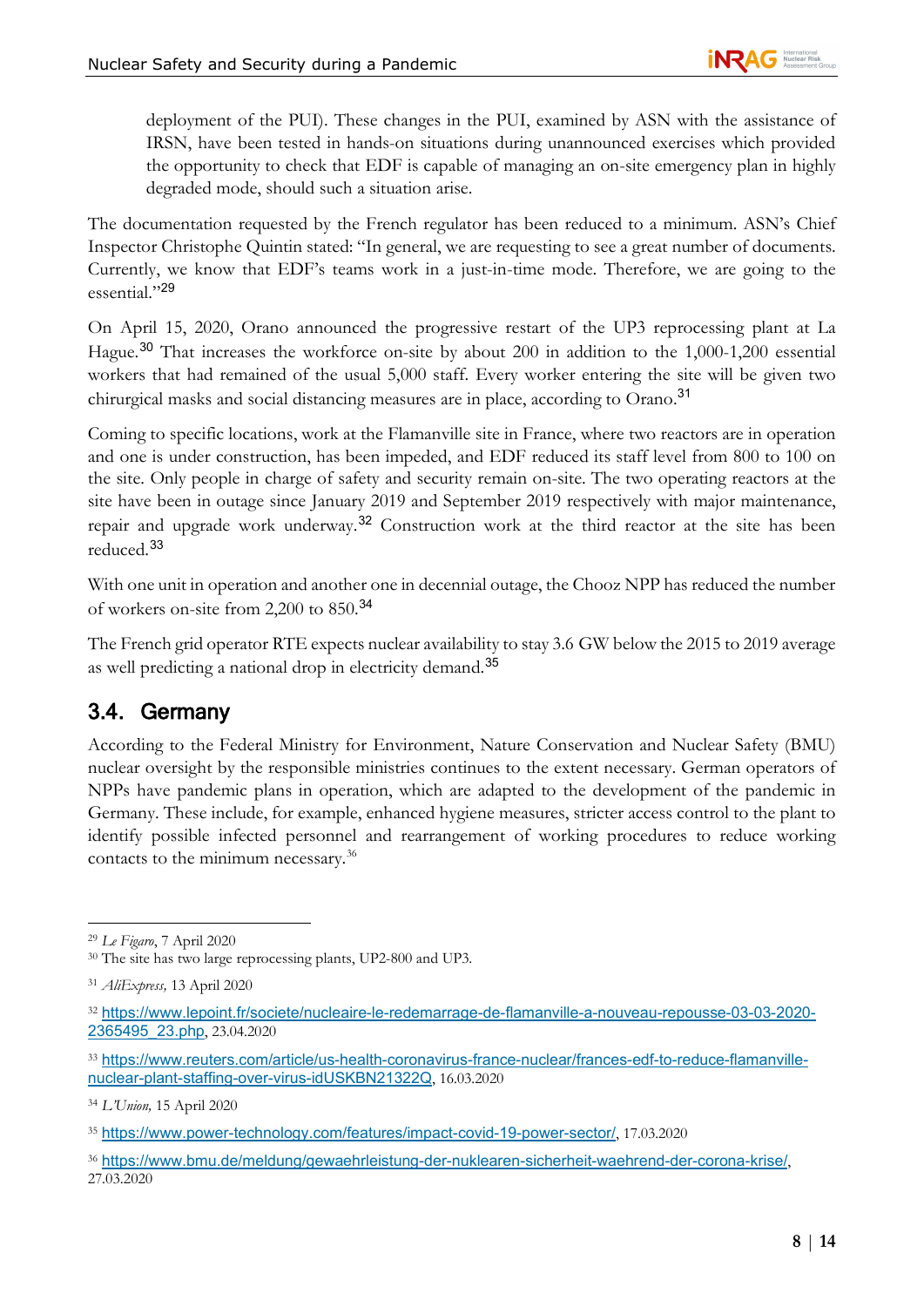Until 2009, no clear regulation with respect to the minimum workforce necessary at NPPs in Germany was in place. After an event in a German NPP, during which personnel from the control room had to perform duties in their secondary function in the fire-fighting brigade, the German Reactor Safety Commission (RSK) issued recommendations with respect to the determination of the minimum workforce needed for safe operation.<sup>[37](#page-10-0)</sup> According to these recommendations, not including security staff, a minimum number of eight people have to be available on site at all times, five of which are control room staff. The determination of the minimum workforce required must take into account all plant states, including severe accidents. As internal emergency measures for severe accidents are to a large degree plant specific, a different minimum number of shift personnel may be needed, which has to be determined by a plant specific analysis taking into account actions needed during emergencies. A corresponding requirement to determine the minimum workforce are since 2012 also included in German safety requirements for NPPs.<sup>[38](#page-10-1)</sup> No general number on the required security staff can be given, but an average number of about 15 persons is estimated in an appendix to the German requirements for the object protection service.[39](#page-10-2)

Major outages for NPPs in Germany were planned for April and May. The German regulatory authority has forbidden the maintenance and refuelling outage of the nuclear power plant Grohnde as originally planned. The shutdown and related activities would have necessitated about 1,500 staff for a period of two weeks at the plant site. The outage is now planned to take an additional four weeks, while restricting the necessary workforce to a maximum of 250. It is expected that the schedule of planned outages at other plants will also change accordingly.[40](#page-10-3)

Transports of highly radioactive wastes from the Sellafield reprocessing plant in the U.K., planned for the spring of this year, have been postponed, as the required corresponding police operation was not feasible. [41](#page-10-4)

#### 3.5. Russia

On March 26, 2020, the Russian state-owned nuclear group ROSATOM issued a statement on its Covid-19 response: "At present, we have introduced additional measures at all of Russia's nuclear power plants, including regular health check-ups of our personnel. We have arranged for as many employees as possible to work remotely and purchased personal protective equipment and hygiene-related products in bulk; we are constantly disinfecting our production facilities and vehicles and have essentially cancelled all business trips. We are monitoring our employees' health in close cooperation with local authorities across our areas of operation. We have developed a number of additional contingency plans for various scenarios of the coronavirus pandemic that may have an effect on the health of our NPP employees." [42](#page-10-5)

<span id="page-10-0"></span><sup>37</sup> <http://www.rskonline.de/sites/default/files/reports/epanlagersk417hp.pdf>, 18.06.2009

<span id="page-10-1"></span><sup>38</sup>[https://www.base.bund.de/SharedDocs/Downloads/BASE/EN/hns/a1-english/A1-03-15-](https://www.base.bund.de/SharedDocs/Downloads/BASE/EN/hns/a1-english/A1-03-15-SiAnf.pdf?__blob=publicationFile&v=1) SiAnf.pdf? blob=publicationFile&v=1, 03.03.2015,  $(6 (1) g)$ 

<span id="page-10-2"></span><sup>39</sup> [http://www.verwaltungsvorschriften-im-internet.de/bsvwvbund\\_04072008\\_RSI613151617.htm](http://www.verwaltungsvorschriften-im-internet.de/bsvwvbund_04072008_RSI613151617.htm), 04.07.2008

<span id="page-10-3"></span><sup>40</sup> [https://www.ndr.de/nachrichten/niedersachsen/hannover\\_weser-leinegebiet/Revision-im-AKW-Weniger-](https://www.ndr.de/nachrichten/niedersachsen/hannover_weser-leinegebiet/Revision-im-AKW-Weniger-Personal-wegen-Corona,coronavirus1152.html)[Personal-wegen-Corona,coronavirus1152.html](https://www.ndr.de/nachrichten/niedersachsen/hannover_weser-leinegebiet/Revision-im-AKW-Weniger-Personal-wegen-Corona,coronavirus1152.html), 03.04.2020

<span id="page-10-4"></span><sup>41</sup> <https://www.bmu.de/meldung/gewaehrleistung-der-nuklearen-sicherheit-waehrend-der-corona-krise/>, 27.03.2020

<span id="page-10-5"></span><sup>42</sup> <https://rosatom.ru/en/press-centre/news/rosatom-director-general-makes-statement-on-covid-19-situation/>, 26 March 2020, accessed 16 April 2020.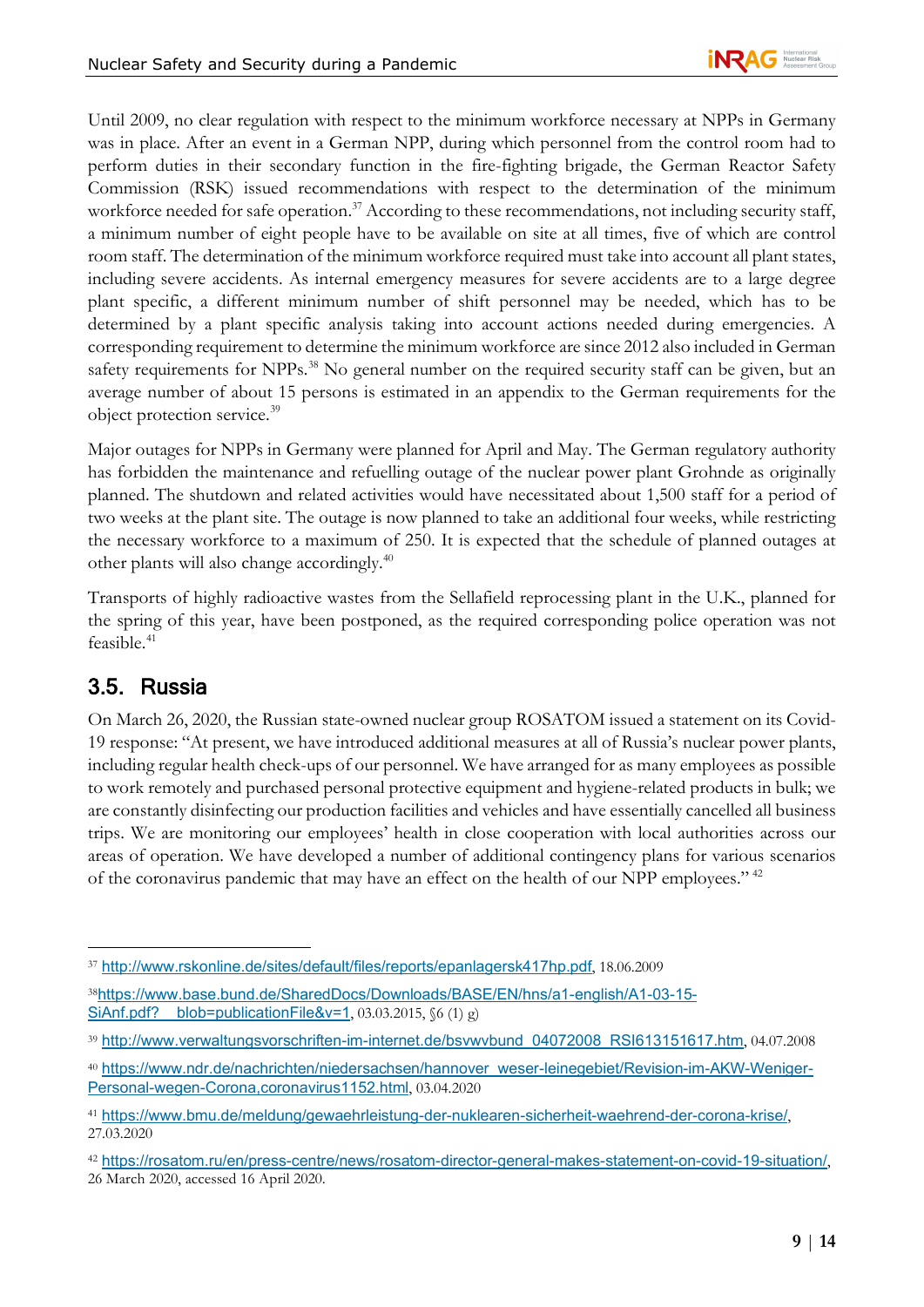However, central management leaves broader decisions about staff quarantines up to local authorities both in the Russian regions where Rosatom operates facilities as well as in other countries.

On April 1, 2020, Rosatom announced that four of its employees tested positive for the Covid-19.<sup>[43](#page-11-0)</sup> At the Beloyarsk NPP, after one worker's wife fell ill, all employees were asked to move to special dispensaries and commute from there.

ROSATOM is engaged in several new build projects worldwide. On April 6, 2020, it recalled 178 of its employees from the construction site in Bangladesh. As more than 4,000 people are working at the site, ROSATOM assumes no impact on the planned schedule for the project because of the temporary relocation of its employees. It further cites enhanced health care measures to protect people at the construction site, like measuring employees' temperatures, special disinfection of all office space and the issuing of masks to all employees.<sup>44</sup> But the withdrawal of nearly 200 Russian employees, many of whom can be presumed to be working at relatively higher levels of the organization, means that there could be questions about how safely construction is being carried out.

#### 3.6. United Kingdom

The Sellafield Magnox reprocessing plant in the U.K. was shut down, after more than 1,000 of the Sellafield staff had begun self-isolation. The Sellafield complex has approximately 11,500 staff. According to the operator, "given the nature of our work many of you will need to continue to attend your workplace – either because your work directly impacts nuclear safety or security, or because you provide a business continuity or support function and are unable to work remotely."[45](#page-11-2)

At the Hinkley Point C construction site, the workforce has been halved to 2,000.<sup>[46](#page-11-3)</sup>

According to the U.K. Office for Nuclear Regulation (ONR)<sup>[47](#page-11-4)</sup>

- all sites have minimum staffing levels, and contingency plans should they fall below these levels, to enable them to remain in control of activities that could impact on nuclear safety under all foreseeable circumstances, including pandemic disease;
- The oversight work of ONR continues, while a number of inspectors will continue to travel to sites where required, but we will carry out as much of our business as possible via phone, email and Skype.

The ONR assumes that these measures will not have a severe impact on the effectiveness of its regulation of the nuclear industry.

<span id="page-11-0"></span><sup>43</sup> [https://bellona.org/news/nuclear-issues/2020-04-some-russian-nuclear-workers-isolated-as-rosatom-steps](https://bellona.org/news/nuclear-issues/2020-04-some-russian-nuclear-workers-isolated-as-rosatom-steps-up-coronavirus-response)[up-coronavirus-response](https://bellona.org/news/nuclear-issues/2020-04-some-russian-nuclear-workers-isolated-as-rosatom-steps-up-coronavirus-response)

<span id="page-11-1"></span><sup>44</sup> [https://www.rosatom.ru/en/press-centre/news/rosatom-arranged-the-return-of-178-employees-from](https://www.rosatom.ru/en/press-centre/news/rosatom-arranged-the-return-of-178-employees-from-construction-site-of-rooppur-npp-bangladesh-to-rus/)[construction-site-of-rooppur-npp-bangladesh-to-rus/](https://www.rosatom.ru/en/press-centre/news/rosatom-arranged-the-return-of-178-employees-from-construction-site-of-rooppur-npp-bangladesh-to-rus/), 07.04.2020

<span id="page-11-2"></span><sup>45</sup> <https://www.theguardian.com/business/2020/mar/18/sellafield-nuclear-waste-plant-close-coronavirus-staff>, 18.03.2020

<span id="page-11-3"></span><sup>46</sup> <https://www.power-technology.com/features/impact-covid-19-power-sector/>, 30.03.2020

<span id="page-11-4"></span><sup>47</sup> <http://news.onr.org.uk/2020/03/coronavirus-covid-19-onr-position/>, updated 26.03.2020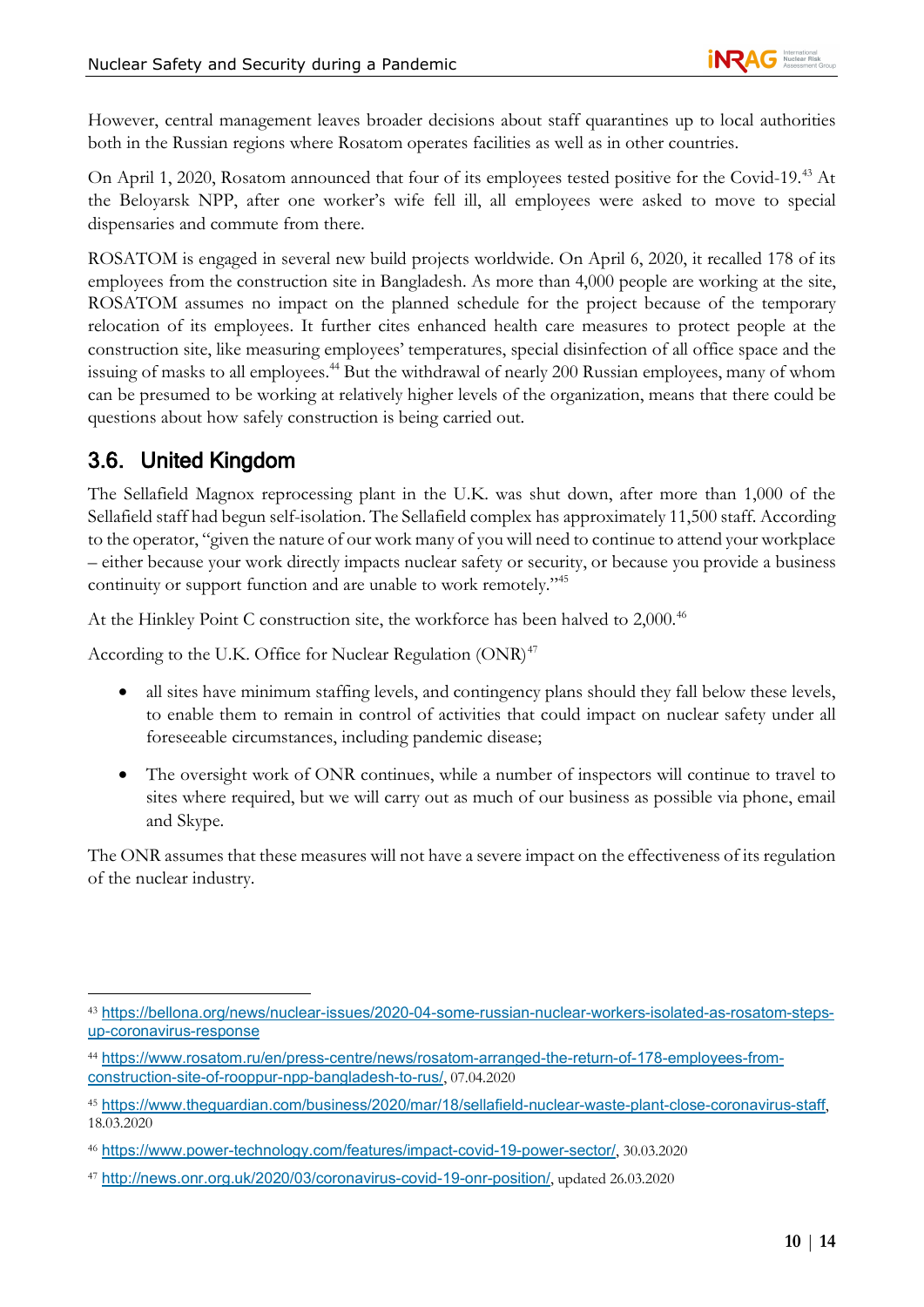#### 3.7. United States

U.S. operators take several measures to ensure safety of their workers. These include separating some control centre personnel to other locations from which they can perform their work, additional worker screening measures, such as temperature checks and remote working for all non-essential workers.<sup>[48](#page-12-0)</sup>

While nuclear operators have identified some tasks that can be done remotely or be postponed, some employees must still come to nuclear power plants on a daily basis because many computers are not connected to the internet (what is sometimes called an air-gap). This is a cybersecurity measure required in operations by the NRC in order to prevent hackers from accessing critical computer systems.<sup>[49](#page-12-1)</sup>

Based on pandemic plans established a decade ago, nuclear plants have cots, blankets, chemical toilets and enough personal care items to sustain the operating crews at a plant should such measures be necessary[.50](#page-12-2) Officials in the United States have suggested they might isolate critical technicians at the country's nuclear power plants and ask them to live onsite to avoid exposure to the virus.<sup>[51](#page-12-3)</sup>

The U.S. Nuclear Regulatory Commission (NRC) has changed its *modus operandi* in response to Covid-19, including $52$ :

- Resident inspectors are required to do remote work and to remain in a ready status, prepared to respond immediately should there be developing safety issues. The resident inspectors make regular visits to operating nuclear power reactor sites and monitor plant data systems, meetings and other information. Back-up inspectors are available from regional offices or headquarters should they be necessary to maintain oversight.
- Communicating regularly with nuclear plants to discuss current activities and future plans including plant staffing, medical screening, reductions in non-essential maintenance work, and other matters. NRC regulations set minimum reactor operator and security staffing requirements. Nuclear power plants also have plans to maintain appropriate staffing under adverse conditions. If necessary, the NRC is prepared to consider temporary relaxation of select staffing levels and work hour limits if power plant operators can satisfy the agency that they will maintain safe operations. The NRC will require plants to shut down if they cannot appropriately staff their facilities.
- Re-evaluating scheduled routine inspections of materials licensees, decommissioning reactor sites and stand-alone spent fuel storage facilities to ensure the safety of NRC and licensee personnel.

<span id="page-12-0"></span><sup>48</sup> [https://bellona.org/news/nuclear-issues/2020-03-covid-19-could-cause-staff-shortages-in-the-nuclear](https://bellona.org/news/nuclear-issues/2020-03-covid-19-could-cause-staff-shortages-in-the-nuclear-power-industry)[power-industry](https://bellona.org/news/nuclear-issues/2020-03-covid-19-could-cause-staff-shortages-in-the-nuclear-power-industry), 20.03.2020

<span id="page-12-1"></span><sup>49</sup> [https://www.utilitydive.com/news/coronavirus-could-disrupt-normal-refueling-practices-for-nuclear](https://www.utilitydive.com/news/coronavirus-could-disrupt-normal-refueling-practices-for-nuclear-facilities/574920/)[facilities/574920/](https://www.utilitydive.com/news/coronavirus-could-disrupt-normal-refueling-practices-for-nuclear-facilities/574920/), 26.03.2020; For an example of a cyber attack on a nuclear power plant, see <https://www.theindiaforum.in/article/computer-infection-kudankulam-and-its-implications>, 10.01.2020

<span id="page-12-2"></span><sup>50</sup> [https://www.utilitydive.com/news/coronavirus-could-disrupt-normal-refueling-practices-for-nuclear](https://www.utilitydive.com/news/coronavirus-could-disrupt-normal-refueling-practices-for-nuclear-facilities/574920/)[facilities/574920/](https://www.utilitydive.com/news/coronavirus-could-disrupt-normal-refueling-practices-for-nuclear-facilities/574920/), 26.03.2020

<span id="page-12-3"></span><sup>51</sup> [https://bellona.org/news/nuclear-issues/2020-03-covid-19-could-cause-staff-shortages-in-the-nuclear](https://bellona.org/news/nuclear-issues/2020-03-covid-19-could-cause-staff-shortages-in-the-nuclear-power-industry)[power-industry](https://bellona.org/news/nuclear-issues/2020-03-covid-19-could-cause-staff-shortages-in-the-nuclear-power-industry), 20.03.2020

<span id="page-12-4"></span><sup>52</sup> <https://www.nrc.gov/reading-rm/doc-collections/faq/coronavirus.html>, Last Reviewed/Updated Monday, April 06, 2020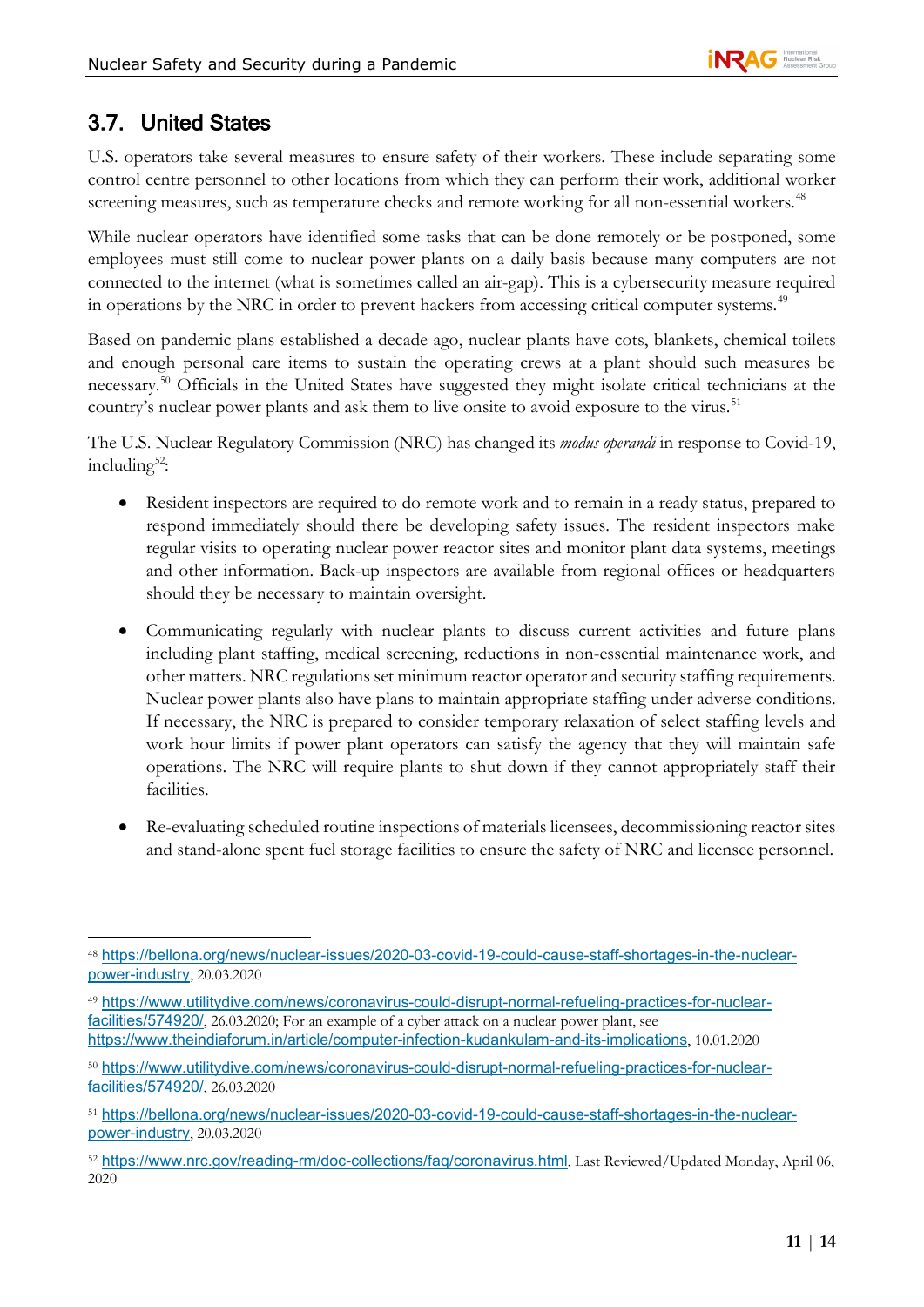• Deferring most travel and inspections conducted by region-based inspectors, although preparations for some region-based inspections continue remotely as inspectors review documents and have remote discussions with plant personnel.

The Nuclear Energy Institute (NEI) claims that safety protocols have anticipated instances where important inspections might need to be postponed. "Current requirements contain provisions that permit utilities to reschedule work under limited circumstances, typically until the next refuelling outage, provided a sound technical justification ensures safety is not compromised."[53](#page-13-0)

An example of such a revision of requirements, discussed at a public meeting held by the NRC, would be inspections of steam generator tubes for cracks and other defects, which takes place during outages.<sup>[54](#page-13-1)</sup>

NRC has furthermore relaxed restrictions on working hours of plant personnel, and owners of plants who believe they cannot meet the work hour limits can apply for a 60-day exemption.<sup>[55](#page-13-2)</sup> NRC officials have "increased its 72-hour weekly limit for plant workers to 86 hours to cover for any Covid-19-related worker absences" and allow operators "to delay certain inspections scheduled to take place during refuelling this year until the next ones, typically 18 months away". [56](#page-13-3) Although NRC claims that operators have to make a strong case for being allowed these changes, NRC has left it up to the operator to decide what counts as a strong case. Industry observers point out that this "suggests that a certain amount of guesswork -- and subjectivity – will be involved in decision-making, with outside observers and critics left mostly in the dark about how decisions are being made".<sup>[57](#page-13-4)</sup>

Further, as the pandemic moves into an acute stage in the US, a number of inconsistencies in the response to Covid-19 by both regulators and operators may be evolving, including lack of assessment as to whether emergency plans would suffice to limit the spread of radiation after a severe accident. NRC guidance to plant operators also remains silent on certain required procedures that could be extending the spread of Covid-19; it is also not making efforts to use its status as a federal regulator to coordinate health and safety or other measures - such as delayed and staggered refuelling.<sup>[58](#page-13-5)</sup> And it should be noted that while US nuclear utilities emphasise the importance of worker health and safety, they nevertheless remain determined to keep their plants running at full power, which in some cases may imply the shortening of refuelling outages by requesting NRC exemptions for scheduled and necessary repairs.<sup>[59](#page-13-6)</sup>

<span id="page-13-0"></span><sup>53</sup> [https://www.utilitydive.com/news/nuclear-regulators-ease-some-power-reactor-regs-in-response-to-covid-](https://www.utilitydive.com/news/nuclear-regulators-ease-some-power-reactor-regs-in-response-to-covid-19/575000/)[19/575000/](https://www.utilitydive.com/news/nuclear-regulators-ease-some-power-reactor-regs-in-response-to-covid-19/575000/), 31.03.2020

<span id="page-13-1"></span><sup>54</sup> [https://www.utilitydive.com/news/nuclear-regulators-ease-some-power-reactor-regs-in-response-to-covid-](https://www.utilitydive.com/news/nuclear-regulators-ease-some-power-reactor-regs-in-response-to-covid-19/575000/)[19/575000/](https://www.utilitydive.com/news/nuclear-regulators-ease-some-power-reactor-regs-in-response-to-covid-19/575000/), 31.03.2020

<span id="page-13-2"></span><sup>55</sup> <https://adamswebsearch2.nrc.gov/webSearch2/main.jsp?AccessionNumber=ML20087P237>, 28.03.2020

<span id="page-13-3"></span><sup>56</sup> [http://www.energyintel.com/pages/eig\\_article.aspx?DocId=1068608,](http://www.energyintel.com/pages/eig_article.aspx?DocId=1068608) 03.04.2020

<span id="page-13-4"></span><sup>57</sup> [http://www.energyintel.com/pages/eig\\_article.aspx?DocId=1068608,](http://www.energyintel.com/pages/eig_article.aspx?DocId=1068608) 03.04.2020

<span id="page-13-5"></span><sup>58</sup> Nuclear intelligence Weekly (2020): A Patchwork Response to Covid-19 Cases at Nuclear Plants, NIS, Vol. 14, No. 15: [www.energyintel.com](http://www.energyintel.com/) April 9, 2020

<span id="page-13-6"></span><sup>59</sup> Nuclear intelligence Weekly (2020): US NRC to Ease Regulatory Burdens During Pandemic, NIS, Vol. 14, No. 14, April 3, 2020: [www.energyintel.com](http://www.energyintel.com/)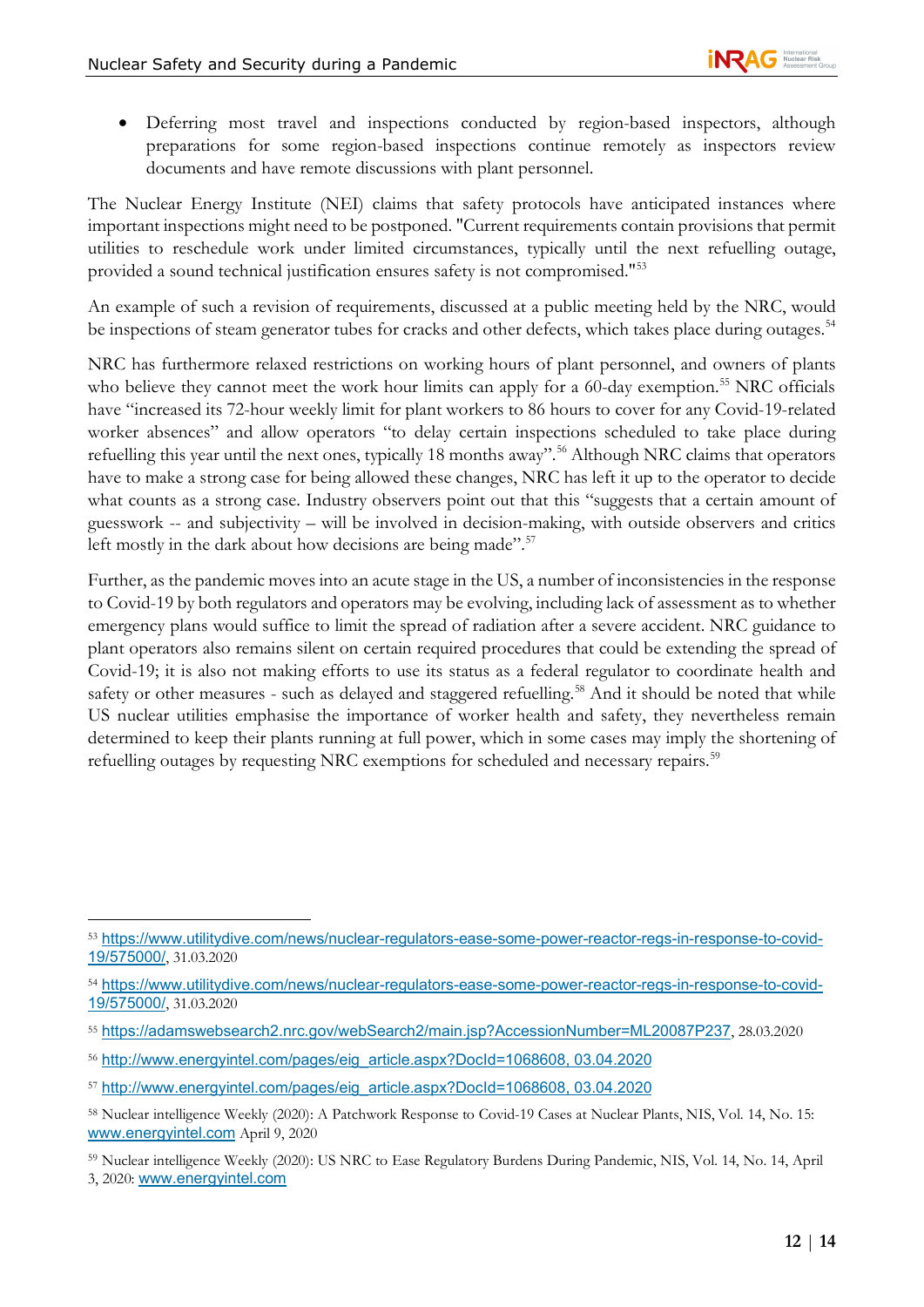# 4. Role of Nuclear Power and the Electricity Market

There are two considerations that help us think about the role of nuclear power under these circumstances. One is the importance of NPPs to continue operation to meet electricity demand. This is especially the case in statements put out by the nuclear industry. For example, WNA Director General Agneta Rising stated that the huge efforts of medical staff worldwide depend on the ventilators, the monitors and all the other electrical equipment that is proving so vital to giving people the chance to recover from this disease and she claims nuclear energy is crucial to ensure a 24/7 electricity supply in countries with NPPs.<sup>[60](#page-14-0)</sup> Along the same line, the U.S. NEI claimed that the nuclear industry would be fundamental to minimising the pandemic's effects on electricity supply.<sup>[61](#page-14-1)</sup>

The second consideration is that electricity demand has significantly reduced due to the pandemic. For example, IHS Markit finds French demand and power prices have reduced by 20% - 25%.<sup>[62](#page-14-2)</sup> According to another source, nuclear power generation from France's state-controlled utility EDF for March 2020 was down by 13.8% compared to March 2019 "while output since the start of the year was down 9.5%".<sup>[63](#page-14-3)</sup> Such reductions in demand mean that at least some nuclear power plants can be shut down without significantly affecting the ability to meet demand.

In the longer term, the impact Covid-19 is already having on electric utilities is also of safety concern. Electricity demand has fallen sharply since lock-downs were imposed and the economic recession that now seems inevitable means that demand is unlikely to recover quickly even when lock-downs are relaxed. For example, the UK's authoritative National Institute of Economic and Social Research predicted that the UK economy could contract by 15-25% in the second quarter of 2020, the largest contraction in economic activity since 1921.<sup>[64](#page-14-4)</sup> This has caused a 'double hit' for utilities with generators selling fewer kWh and at a lower unit price. Many utilities, notably EDF, which is in the throes of a major government-led financial rescue, Opération Hercule, were in poor financial shape before the pandemic.<sup>[65](#page-14-5)</sup> There will be strong pressures within utilities to cut costs to ensure their survival and, if this extends to nuclear plants, this is likely to increase the risk of serious accidents. Some organisations, such as the WNA, have suggested maintaining as many reactors in operation as possible was vital to ensure security of supply. This suggestion was clearly misconceived. Demand fell by about 15-20% in France following the lockdown and power exchange prices were negative at times in power exchanges across Europe.<sup>[66](#page-14-6)</sup> In the UK, there are expected to be substantial periods this summer when demand will be insufficient to use all the potential wind output – consumers are contractually obliged to still pay for this unused output. The overwhelming majority of reactors are in the northern hemisphere, and spring demand is lower than other seasons in any year. For more southerly regions, peak demand is in the summer, usually July, while in more northerly regions their peak demand is not till December. So peak demand is 3-8 months away and recession will mean this peak is likely to be significantly lower than in previous years. So from a

<span id="page-14-0"></span><sup>60</sup> [https://www.world-nuclear-news.org/Articles/Message-Nuclear-power-in-the-fight-against-](https://www.world-nuclear-news.org/Articles/Message-Nuclear-power-in-the-fight-against-COVID19?feed=feed)[COVID19?feed=feed](https://www.world-nuclear-news.org/Articles/Message-Nuclear-power-in-the-fight-against-COVID19?feed=feed), 27.03.202

<span id="page-14-1"></span><sup>61</sup> <https://www.power-technology.com/features/impact-covid-19-power-sector/>, 17.03.2020

<span id="page-14-2"></span><sup>62</sup> Nuclear intelligence Weekly (2020): EDF's Long-Hated Arenh Suddenly a Firewall, NIS, Vol. 14, No. 15: April 9, 2020

<span id="page-14-3"></span><sup>63</sup> <https://www.reuters.com/article/us-edf-targets-idUSKCN21W0N6>, 14.04.2020

<span id="page-14-4"></span><sup>64</sup> [https://www.niesr.ac.uk/media/press-release-monthly-gdp-tracker-gdp-could-contract-15-25-cent-second](https://www.niesr.ac.uk/media/press-release-monthly-gdp-tracker-gdp-could-contract-15-25-cent-second-quarter-14198)[quarter-14198](https://www.niesr.ac.uk/media/press-release-monthly-gdp-tracker-gdp-could-contract-15-25-cent-second-quarter-14198)

<span id="page-14-5"></span><sup>65</sup> On April 22, Reuters reported that EDF sources expected it would need a large capital injection before end 2020. <https://af.reuters.com/article/energyOilNews/idAFL8N2C86HQ>

<span id="page-14-6"></span><sup>66</sup> Power in Europe, April 20, 2020, p 27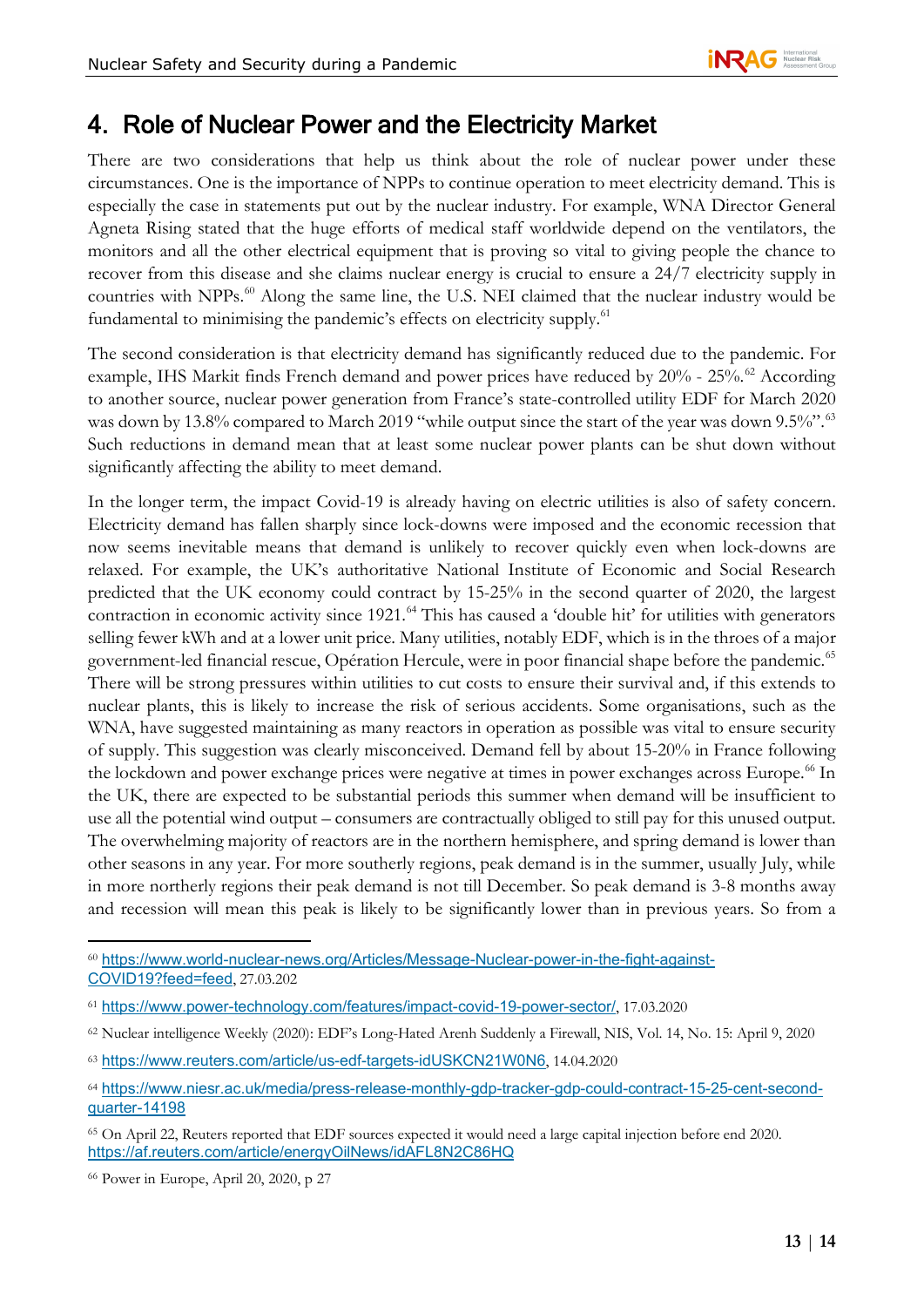supply security point of view, it is highly unlikely that there will be any justification for returning reactors to service or maintaining them in service if normal standards of safety cannot be maintained.

## 5. Conclusions and Recommendations

While nuclear utilities emphasise the importance of worker health and safety, they nevertheless remain determined to keep their plants running, which, as discussed, implies shortening refuelling outages by requesting regulatory exemptions for scheduled and necessary repairs.

In this context, our key concern is that the reductions in staffing, inspections, outages and necessary maintenance being implemented in many countries in response to the pandemic will adversely affect safety margins at nuclear facilities, potentially leading to a serious accident. This is being done with approval by regulators. However, no regulatory body has provided a current, transparent framework to justify these kinds of decisions. Thus, regulators should provide greater information about the factors used to decide whether any deferred activity is acceptable and transparently share whether these are being strictly adhered to. For example, the minimum workforce needed for the safe operation of nuclear facilities including during incidents and accidents, should be publicly specified. Once this minimum workforce is no longer guaranteed, plants must be shut down. In the longer term, the adequacy of these standards for periods such as this and their implementation should be openly debated.

A severe nuclear accident under pandemic conditions would inevitably exacerbate the inevitable highly adverse consequences. In addition to the radiological contamination, the task of evacuating large numbers of people from the most contaminated areas may prove an almost insurmountable challenge. The ongoing forest fires around Chernobyl are a reminder that a major nuclear accident can lead to widespread contamination that remains hazardous for many decades. High vigilance is needed in order to make sure at all times that the sanitary, social and economic crisis of the Covid-19 pandemic is not exacerbated by a serious nuclear safety or security failure.

Although electricity demand is plunging due to the pandemic, countries with a very high dependence on nuclear power generation may eventually be impacted if NPPs must be shut down for safety and security reasons. While meeting electricity demand is important under the circumstances of a pandemic, the measures to continue NPP operation that we have described above might well impact the safety and security level of nuclear power plants, enhance the risk for safety related incidents to occur, and may reduce the likelihood that an evolving event could be effectively controlled. We emphasize that any nuclear accident evolving during the time of a pandemic will put a severe and additional burden on national emergency systems already under pressure to deal with the immediate effects of the pandemic.

Claims about need for nuclear power to ensure electricity service security should also be balanced with the fact that demand for electricity has fallen everywhere and this has affected nuclear power generation. Given this scenario, the justification for imposing the potential for nuclear accidents has to be weighed with extreme care.

To summarize, the pandemic must not lead to any reduction in nuclear safety standards. That requires international and national regulators to determine, publicise, rigorously enforce and maintain safety and security standards.